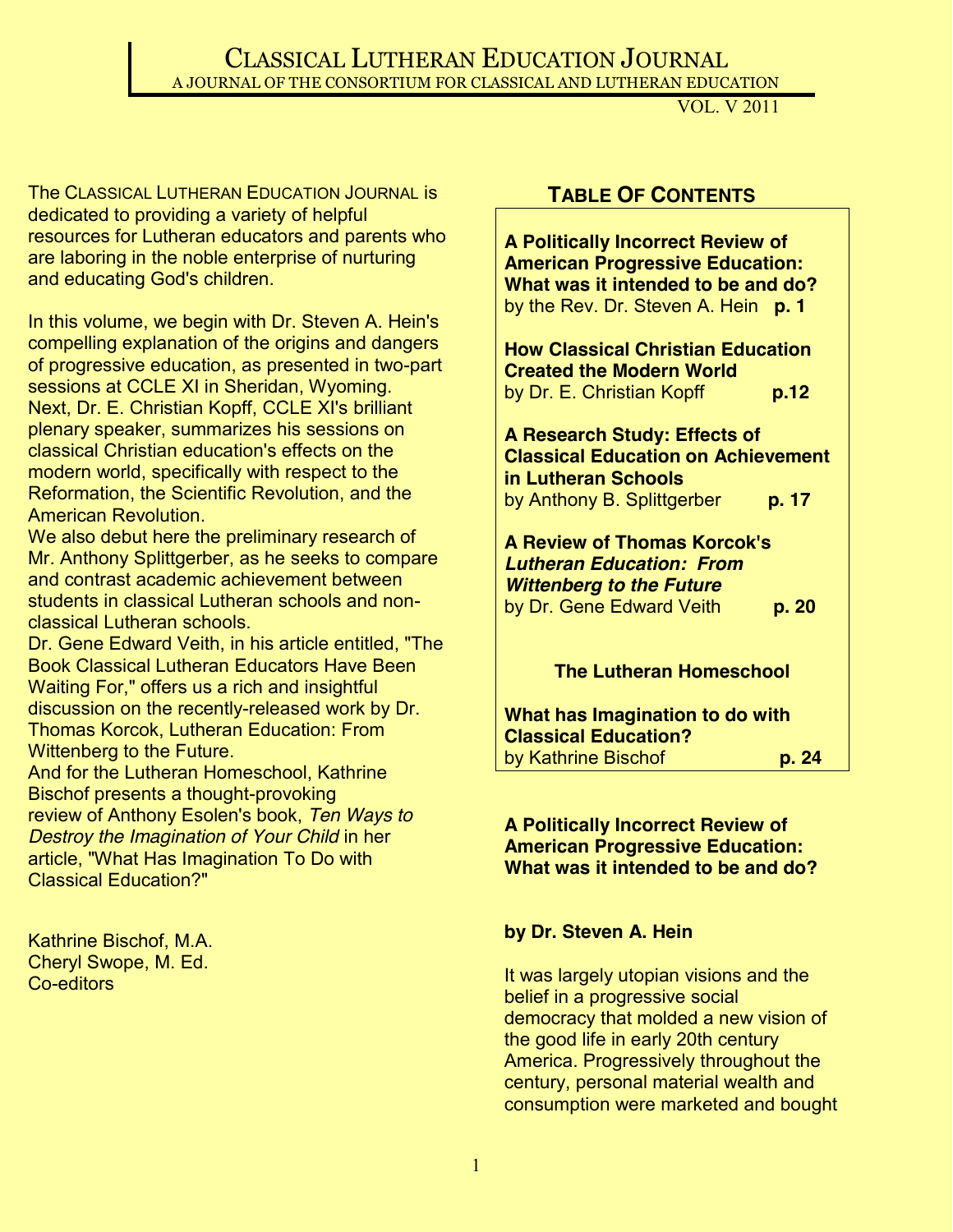as the epitome of the good life. A well socially-engineered, but poorly educated adult labor force was more conducive to these utopian ends - both as efficient workers and optimum consumers - than thinking, well-educated men and women who prized liberty as their ultimate social condition. Hence an alliance among major industrialists, government officials, and educators led to the replacement of what we call classical education with modern progressive schooling. The rise of compulsory government-sponsored, progressive schooling and its dumbing-down of education in America were conceived and advanced on the highest levels of central planning to sustain and further these utopian ends.

 Very few of us today are aware of the history of education in America. It is commonly thought that whatever innovations have come over the centuries and decades, they have been conceived and implemented with the goal of improving pedagogy to enable the learner to learn more and to learn more efficiently. Regardless of how the track record at any particular place or time is perceived, it is generally thought that the experts who have formulated innovations in the curriculum and methodology have done so with the goal of improving education for all our  $children - that$  is, making them better educated. Unfortunately this is not, and has never been, the case with compulsory, government-administered progressive American education whose beginnings can be traced to the middle 1800s in Boston, New York, and Philadelphia. The following overview has been gleaned largely from the welldocumented treatment by educator John Gatto in *The Underground History of American Education*.

Our objective is to explore the factors that gave rise to progressive education in this country and to understand and appreciate its goals,

methods, and results, especially during the 20<sup>th</sup> century. Our CCLE conference this year had as its theme the exploration of this most basic question: *Why educate? What are the goals and objectives that education is directed to accomplish with our children?* Only when we understand our educational goals and objectives are we in a position to evaluate any given approach. It is concerning this basic question that the roots of progressive education in our country, and indeed throughout the Western world, made a radical change during the middle of the  $18<sup>th</sup>$  century beginning in Prussia. When the Prussian army went into a flawlessly executed battle engagement, after days of forced march to save Wellington from certain defeat by Napoleon at the battle of Waterloo, a surprised western world took note. Prussia's understanding of how to train, manage, and execute a large military contingency to achieve a singular objective with coordinated precision, as set forth by field commanders, was quickly understood as to its applications of employing a grand labor force to push the industrial revolution into a new age of mass production.

The greater population of the country would have to be socialized and schooled to become an efficient, effective mass labor force to produce the goods and then consume them in pursuit of a better life of material living.

First in Prussia, then in England and the United States, industrialization produced an enormous upheaval in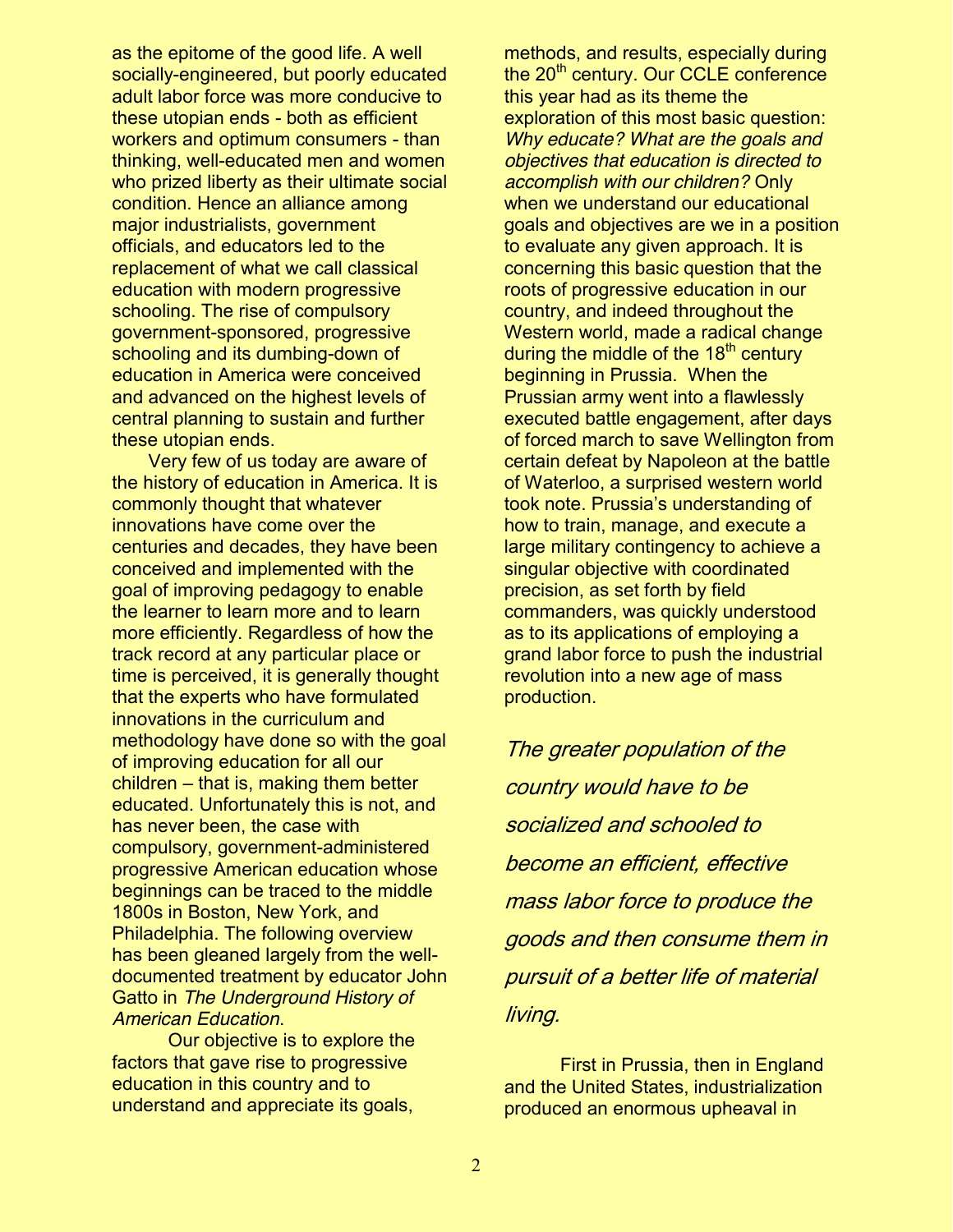national identity and purpose. Visionary industrialists, government officials, and educators began to understand the tremendous possibilities for mass production fueled by coal and later petroleum. Industrialization brought with it dreams of a utopian existence of endless material advances in the standard of American living. Coal and petroleum could fuel the production and operation of machines, factories, and assembly lines that could - with a rightly trained, efficient, mass labor force crank out an endless array of inexpensively produced goods and gadgets that would eradicate poverty and disease, and that would also produce such a standard of living for all unheard of in the history of the world. It is important to understand the advantages envisioned and achieved for a mass society by the successful schooling and social adaption of a mass labor force during the hundred years from 1880s through the 1970s. In short, it was the physical comfort for all  $$ food, shelter, cars, and  $TVs - with$ relative personal security, a predictable world with great freedom from anxieties of the unknowns in life.

For the masses, education for free thinking was seen as a clear threat and liability to realizing the collective utopian visions for reasons that we will make evident.

In order for such a vision to be realized, a trade off would be needed. The greater population of the country would have to be socialized and schooled to become an efficient, effective mass labor force to produce the goods and then consume them in pursuit of a better life of material living.

Granted, the work would be largely strenuous, repetitive, and mindlessly  $boring - but it would promise job$ security, nice wages, and a chance to advance into a higher material standard of living. To provide for such a mass labor resource, an alliance between large corporate industrialists and Government would be necessary to raise up a compulsory schooling system. Designed to overturn the traditional task of educating our young for liberty and freedom, in order to enable them to make for themselves a life and career of their own choosing, this system would train students for social integration into a mass workforce for coordinated labor as prescribed, supervised, and evaluated by the production goals of higher management. The old enterprise of educating for critical and creative thought, problem solving, and communication would be retained partially, but not for the masses. Such education would become an elitist enterprise for only the brightest and best-connected children, a small minority who could take their places in government, the professions, and upper corporate management. For the masses, education for free thinking was seen as a clear threat and liability to realizing the collective utopian visions for reasons that we will make evident.

If the Christian vision is a life lived under the grace of the Savior Jesus Christ, a life of being a good steward, and a life serving Christ in the needs of one's neighbors, then the utopian vision responsible for compulsory government education conceptualized salvation as economic justice for the collective material betterment of mankind. No greater condition for man could be conceived. The good life was understood as a life of production and consumption, with an increasing array of material goods (add entertainment during the second half of the 20<sup>th</sup> century) to unprecedented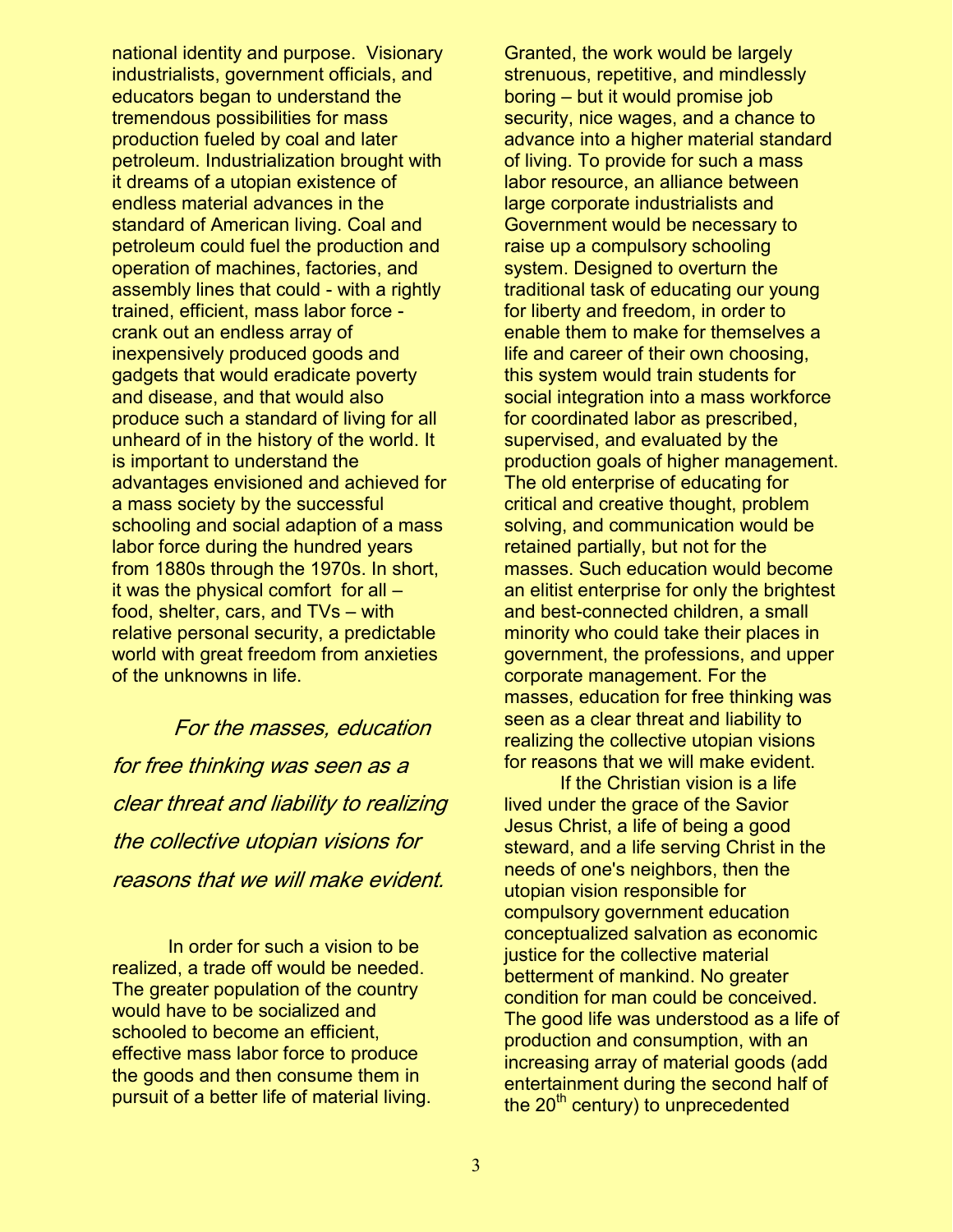standards of worldly living. The visions that brought us compulsory progressive education were often fueled with a religion-like zeal; but both the zeal and vision were decidedly rationalistic, shaped by Social Darwinism, Unitarian or atheist presuppositions, and thoroughly this-worldly. To accomplish the vision, the mental diet of Children would have to undergo a radical change, and uniform compulsory government schooling could best accomplish this. The following elements would have to be neutralized or removed from the nurture of children. Note these carefully:

- *1. Facility in the language skills that enable critical thinking and speaking with others for persuasive interaction must be eliminated in all but the most gifted children who would need these skills for upper management, the professions, and state governance.*
- *2. The traditional narrative of American history, that which connects the founding fathers and documents to the significant events of our nation's history so as to distinguish what it means to be American, would have to be deconstructed.*
- *3. The traditional historical narrative would have to be substituted with*  a "social studies" regimen of *simple uninterpreted facts, together with contemporary social values based on the materialist/consumption vision of the "good life."*
- *4. Academic content of a formal curriculum which familiarized*

*students with serious literature, philosophy, and theology would need radical dilution in order to dampen any interest in economics, politics, or religion (esp. historic Christianity).*

- *5. Replacement of phonics with whole language sight-word reading would be needed to remove the code-cracking drills that would otherwise allow selfmastery of reading skills for anyone.*
- *6. Willing and unwilling students would need to be schooled and leveled off together, stratified by age.*
- *7. Enlargement of the school day, days of the week, months of the year, and years in life spent in school would be necessary to retard the labor force, neutralize the drive and competitive spirit of young teen-aged children, and reduce the out-of-school influences on child formation in order to reduce useful knowledge for independent livelihoods.*
- *8. Oversight from parents, church, community leaders, and students themselves would need to shift to bureaucratic school officials progressively more remote from the student's local world.*
- 9. *Progressive hostility would need to be expressed toward interpretative meanings shaped by religion*.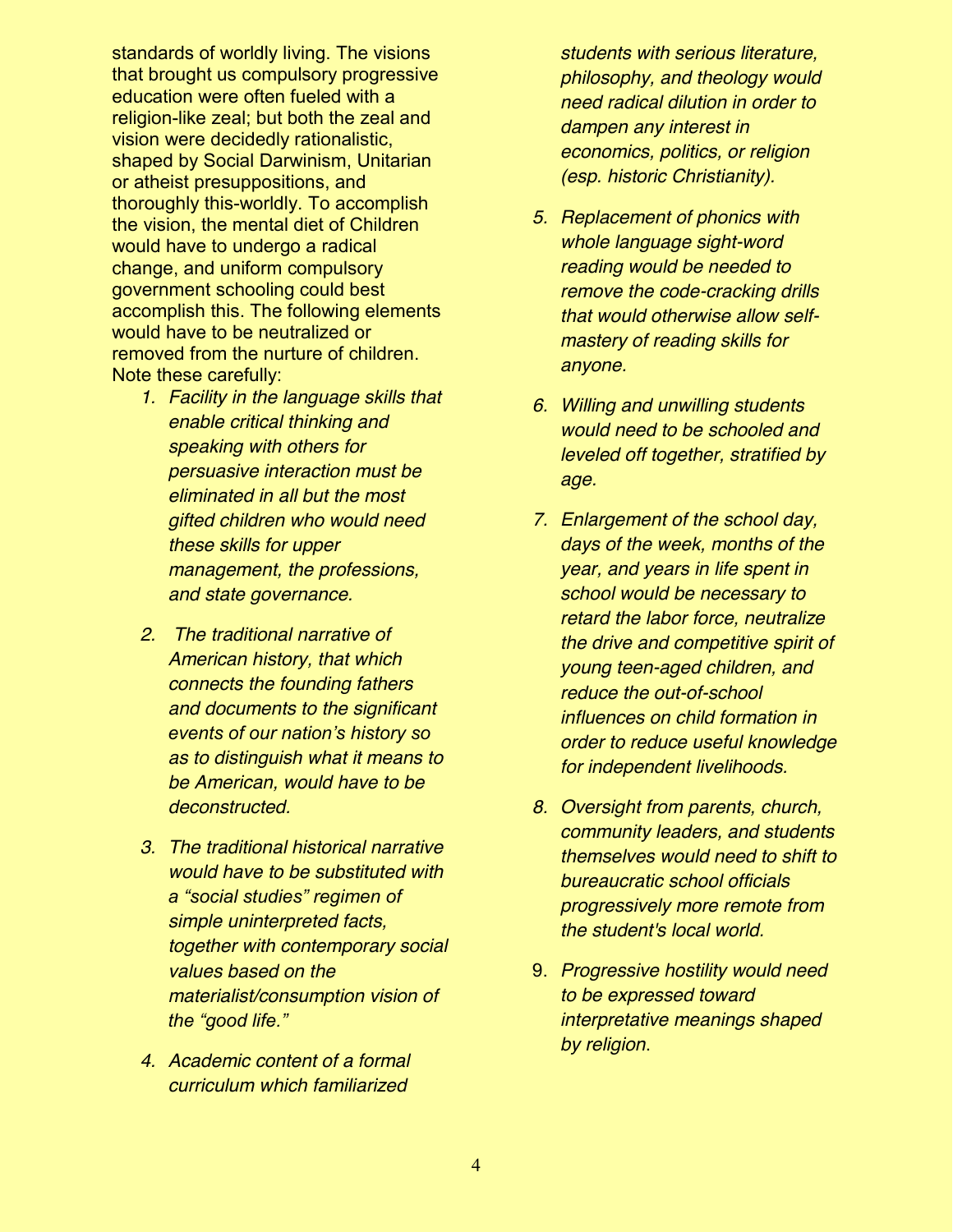(adapted from J. Gatto, *Underground History of American Education*, pp. 169- 70)

The goal was not to raise up educated citizens with intelligent, critical interaction with their lives and world, but rather to build a mass industrial labor force schooled for

### conformed efficiency.

Is this not simply educational reform intended to do things better? The new compulsory progressive education became a wholesale repudiation of the goals and means of traditional education, in an exchange for a scientifically designed mass schooling program. The goal was not to raise up educated citizens with intelligent, critical interaction with their lives and world, but rather to build a mass industrial labor force schooled for conformed efficiency. In the envisioned labor force, a traditionally educated person posed a threat to labor management and to costeffective production. *Inculcating knowledge teaches workers to be able to perceive and calculate their grievances; thus, they become formidable foes in labor issues.* Moreover, The Report of the Senate Committee on Education in 1888 reported the following conclusion: *We believe that education is one of the principle causes of discontent of late years manifesting itself among the laboring classes* . . . . (Gatto, p. 153) The NEA came into existence to organize and shape the means and goals of molding and maintaining a teacher resource

committed and equipped to implement the progressive program. The NEA's 1918 Report, Cardinal Principles of Secondary Education, decreed that *specified behaviors, health, and vocational training were the central goals of education, not mental development, not character, not godliness*. (Gatto, p. 108)

The strategy of gradualism effectively transformed American education into a monolithic compulsory, governmentadministered school system. The movement began in the east, especially in the cities of Boston, New York, and Philadelphia, in the middle decades of the 19<sup>th</sup> Century, traveled to the states in New England, moved to large cities like Chicago in the Midwest and to other larger urban centers, and finally to the rural states and regions of the country by the first half of the  $20<sup>th</sup>$ century. Gradualism also progressively changed compulsory education laws. Dean of Education at Stanford, Elwood Cubberley, explained the strategy of gradualism in Public Education in the United States (1934):

*At first the laws are optional . . . later the law was made statewide, but the compulsory period was short (ten to twelve weeks) and the age limits low, not to twelve years. After this, struggle came to extend the time often little by little . . . to extend the age limits downward to eight and seven and upwards to fourteen, fifteen, or sixteen; to make the law apply to children attending private and parochial schools, and to require cooperation from such schools for the proper handling of cases; to institute state supervision of local enforcement; to connect school attendance enforcement with the*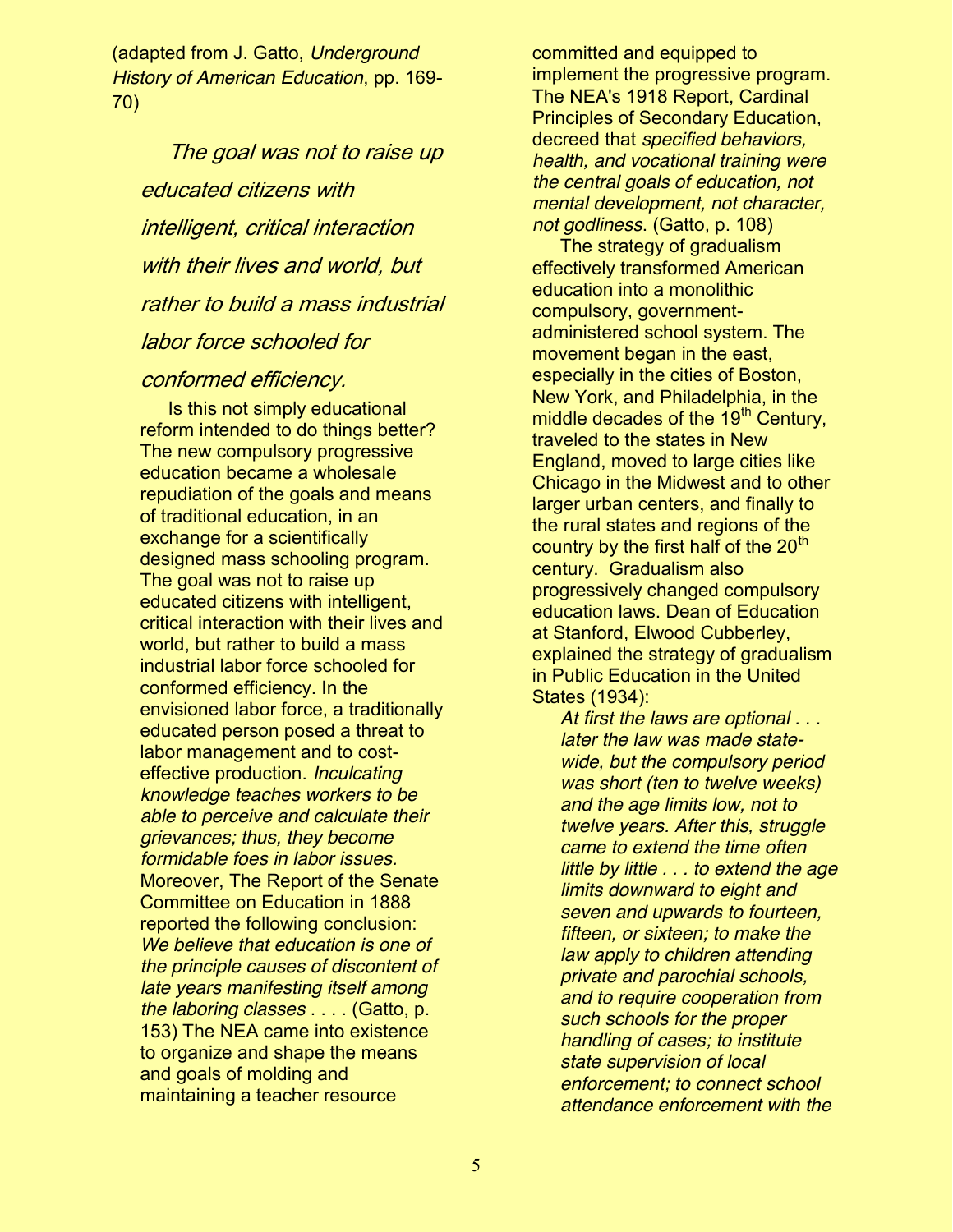*child-labor legislation of the State through a system of working permits*. (Gatto, p. 101)

The goals of progressive education, the institution and expansion of compulsory schooling, and restrictive child labor laws were all designed to achieve the same result  $-$  to intellectually dumb down, yet produce an efficient mass labor force, all while guarding against the greatest threat the utopian industrialists feared: *overproduction,* or what is more commonly called, *competition*. Shaped by a cartel of rich, visionary industrialists such as John D. Rockefeller, Andrew Carnegie, J. P. Morgan, and Henry Ford, the utopian program was fueled by those who feared risking the great capital of their enterprises' harnessing of coal, petroleum, and steel to a population of young educated and idealistic entrepreneurs. Imbued and equipped with a good education, entrepreneurs would be willing and able to build better and cheaper mousetraps or Model T horseless carriages that did not need a new model each year. If supplies increased, prices would drop, and capital could not be protected.

In the older, largely agrarian economy, parents toughened the minds of their own children through education in serious literature, writing, debate, and competence in managing numbers. Education began in this manner in young childhood to foster the early desire and appreciation of independence and creativity. But such an educated young person was just what was feared. The new utopian vision included curtailing the labor of young people, keeping them in schools for longer days -- and longer years of their development  $-$  as this would deprive them of an educated, creative mind and the means to apply it in the market place during their most energetic and idealistic years. (Remember the shorter life expectancy for Americans

100-150 years ago.) Prior to coal-fired mass production, the notion of using one's education to enter one's own business enterprise was seen as the most positive exercise of freedom and liberty for American youth. During colonial days in America, if a young man had not established a successful business as an entrepreneurial tradesman by the ages of 13 or 14, he was considered a failure and would probably have to become what was considered the most derogatory work classification at the time – a common *laborer*.

The connection was both simple and inescapable. Adam Smith's understanding of a market run by selfregulating competition would be the death of the planned managed economy. The presence of independently minded, well-educated Americans had to be curtailed. Excessive overproduction of brains was understood as the root cause of the overproduction of virtually anything and everything. When some raised doubts in the middle of the  $20<sup>th</sup>$  century, James Bryant Conan (President of Harvard, 1935-53) wrote a defense of the new program in The American High School Today. For Conan, progressive education was a triumph of Anglo/Germanic pragmatism as it brilliantly curtailed the American entrepreneurial spirit for perfectly justifiable reasons. If capital investments were vulnerable to millions of young, self-reliant, educated, and resourceful entrepreneurs, no one would risk the huge amounts of capital necessary to create or sustain the new commercial/industrial/financial machine of mass production. The whole enterprise would have never begun, or would have soon collapsed. (Gatto, p. 321) Consider John D. Rockefeller's 1906 General Education Board document, Occasional Letter Number One*:*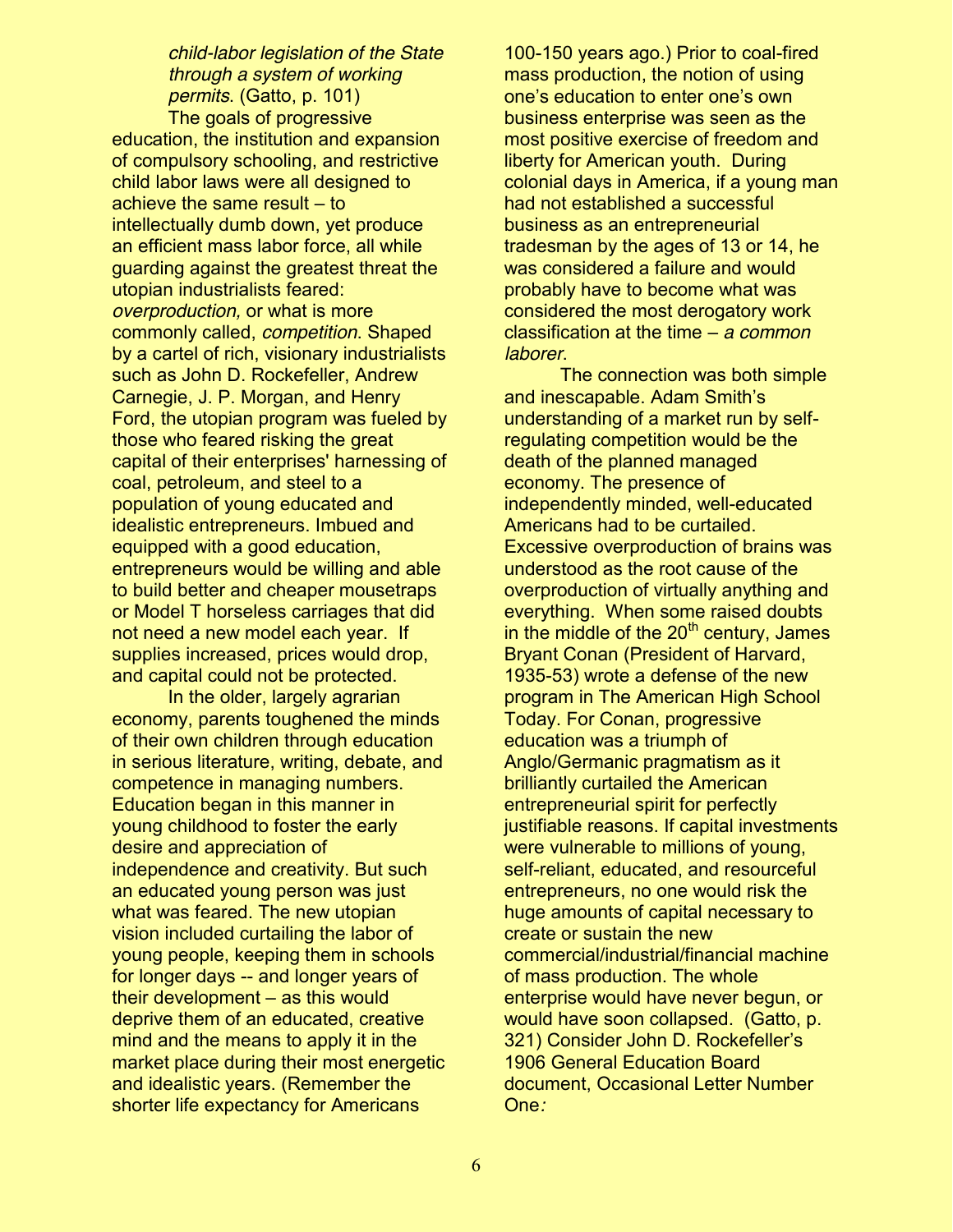*In our dreams . . . people yield themselves with perfect docility to our molding hands. The present educational conventions [intelligent and character education] fade from our minds, and unhampered by tradition we work our own good will upon a grateful and responsive folk. We shall not try to make these people or any of their children into philosophers, or men of learning or men of science. We have not to raise up from among them authors, educators, poets or men of letters. We shall not search for embryo great artists, painters, musicians, nor lawyers, doctors, preachers, politicians, statesmen, of whom we have ample supply. The task we set before ourselves is simple . . . we will organize children . . . and teach them to do in a perfect way the things their fathers and mothers are doing in an imperfect way . . . . (Gatto, 45)*

### *A Closer Look at the Impact of Progressive Education on Reading*

There has been a consensus down through the centuries  $$ unchallenged by progressive schooling proponents – that attentive reading of tough-minded writing that wrestles with central challenges of human existence is the best, fastest, and cheapest way known for learning to think analytically and independently. Serious reading with rigorous discussion of content requires the development of critical thinking, articulate speaking, and the mastery of human language. Learning how to read and argue form the foundation of a solid education for a learned and literate citizenry. Nowhere was progressive schooling more devastating than in the area of reading. In 1812, prior to progressive education, barely four in a thousand Americans could *not* read proficiently. The key to retarding

intellectually its future mass labor force would be to restrict its ability to read. This would be accomplished by changing how reading would be taught, and also by changing what would be read.

Learning how to read and argue form the foundation of a solid education for a learned and literate citizenry.

The ancient Greeks made the astounding discovery centuries before that had advanced the ability to read and master language. They created letters to represent language sounds. Learning sight-sound correspondences is easy. The naming of sounds rather than things was an incredible breakthrough. Communicating abstractions in picture language requires, for most people, much more time and training. The Greeks created words with combinations of sounds, and they understood that proper syntactical writing would lead to construction of phrases and sentences capable of conveying even the most complex abstract ideas.

The Romans made it even easier by naming the letters closely with the sound of the letters. Christian missionaries adapted the Roman alphabet to English (not very easily) in the  $7<sup>th</sup>$  century, and the rest, as they say, is history. For a long time there was not much to read in English, as Latin was the academic language of learning and academics. The King James Version of the Bible became the universal textbook in early American education. Learning the alphabet and its phonetic sounds, and then decoding words in the Bible, became the most popular way that children among all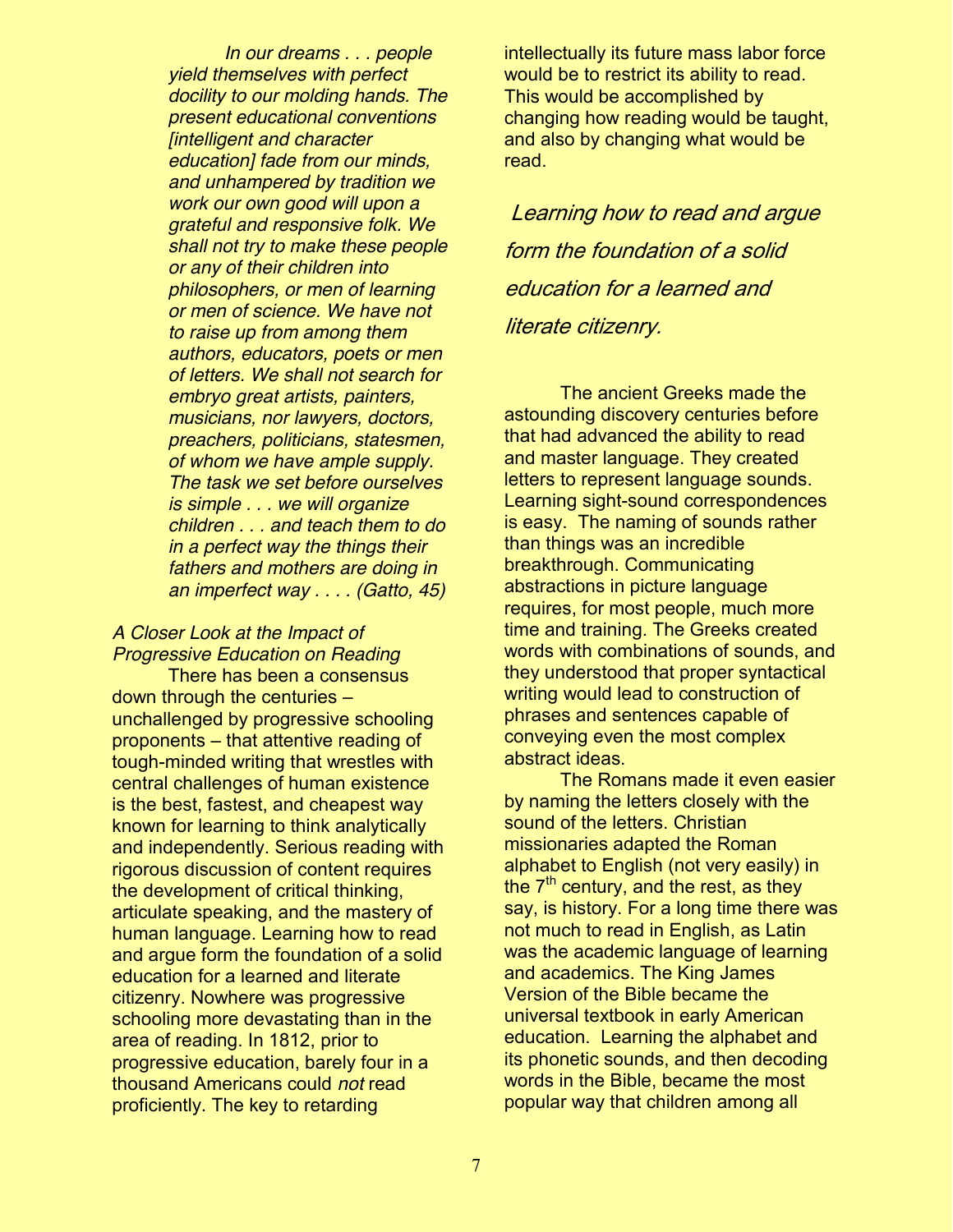social classes  $-$  rich and poor  $-$  quickly learned to read. As children learned to read and master the most complex sentences and vocabulary at the earliest of ages, they were constantly rewarded and motivated to learn more as they became more enlightened about the fundamental questions of human existence everyone is interested in: What is life? What is death? And, how the future can be secured by a loving and merciful Creator and Redeemer?

Not surprisingly, it was a German disciple of Rousseau who published the first look/say reading primer in 1791, through which students would learn words through pictures. (Gatto, p. 64) (I can remember my first reading lesson using pictures to teach word association  $-$  the method we now call *whole language or word instruction*. It was the first grade and there was the corresponding picture on a large easel with the words: *Look baby, see the water*.) Horace Mann and his wife Mary Peabody promoted this word picture reading method as Thomas Gallaudet had set it forth in his sight-reading program for the deaf. (Gatto, p. 67) Learning to read in this way (you certainly could not use phonics!) taught deaf children how to speak. The first line in the primer was *Frank had a dog; his name was Spot*. But Mann and later progressive educators sought to adopt the pictorial whole-language approach to teach reading to children who had no hearing difficulties and who already had considerable facility in spoken language. He battled the Boston School authorities until his death in efforts to bring Gallaudet's whole language approach to reading to Boston. Said Mann, *I am satisfied our greatest error in teaching children to read lies in beginning with the alphabet*. (Gatto, p. 69) It wasn't until the crusade for whole language by Francis Parker and other reading antagonists in the 1880s that the push succeeded with the help of a

psychologist, James McKeen Cattell. Cattell conducted an experiment with a contraption called a *tachistoscope* that allegedly proved *we read whole words and not letters*. It was not until 1965 that anyone bothered to check his experiment and discovered that he was dead wrong. People read letters, not words. Indeed, reports Gatto, there were 124 legitimate studies performed from 1911 to 1981 attempting to prove Cattell and other whole-word advocates right. None of the studies confirmed whole word reading as effective. (Gatto, p. 70, 73)

Nevertheless, the progressive adoption of the whole language approach to reading promised just the needed wholesale approach to retard children's learning, and it also eventually provided the financial bonanza to textbook publishing companies that led to the famous (or infamous) *Dick and Jane* reading series. (Anyone remember it?) Now, for several generations of reading, it would be; *Dick who had a dog named Spot*. By 1920 sight reading had begun to replace phonics as the standard method of teaching reading in American government-sponsored education, and by the 1930s the *Dick and Jane* series was becoming the most popular whole-language reading series.

Instead of reading about the great Noachian flood, the battle between David and Goliath, and the crucifixion of Jesus, children learned a few dozen words repeated - ad nauseum ‒ with a color picture on each page.

Over the course of twenty years, the series was progressively dumbed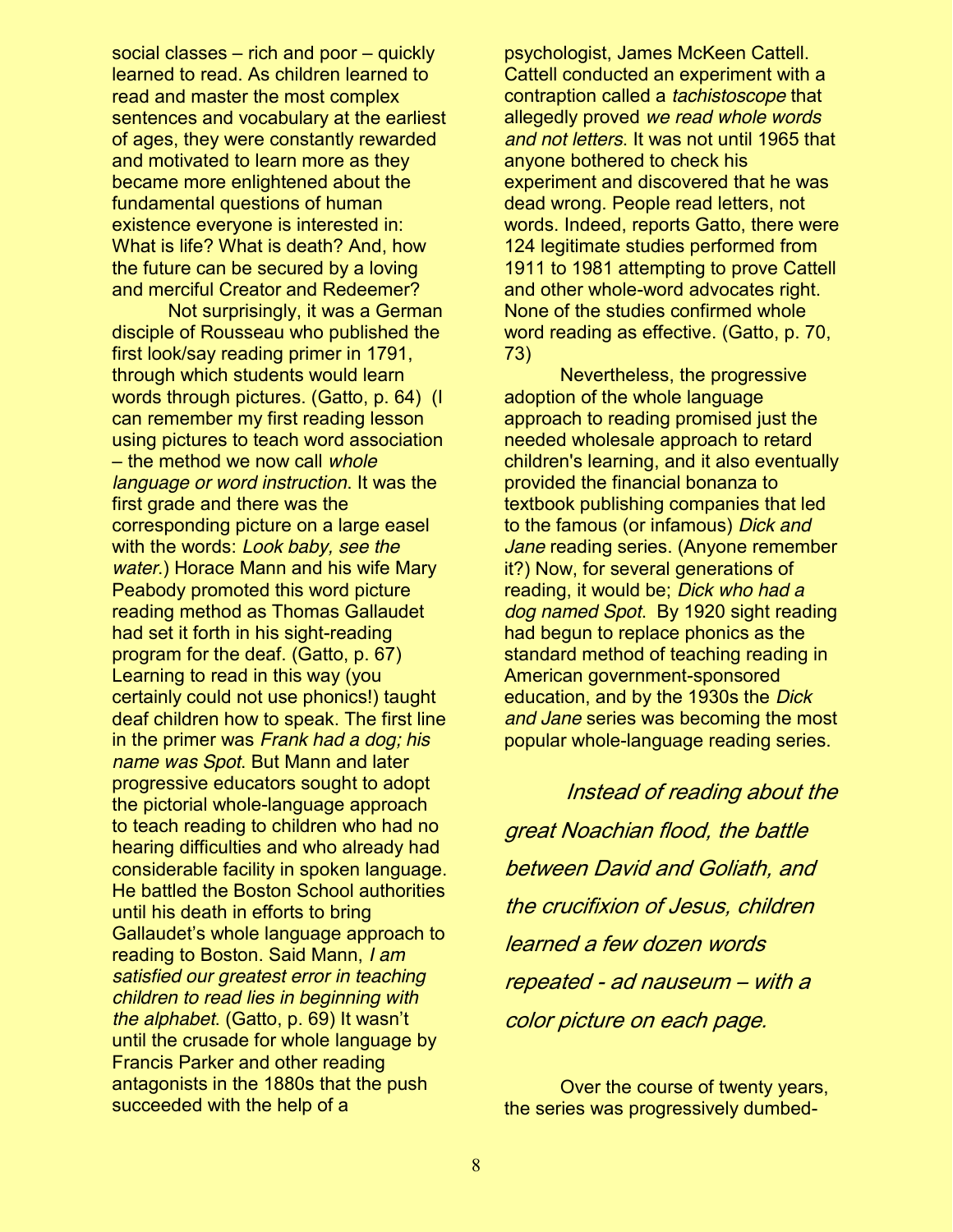down further. In 1930, although the *Dick and Jane* pre-primer taught only 68 sight words in 39 pages of story text, with one illustration per page, for a total of 565 words, its Teacher's Guidebook had 87 pages. In 1951 (when I entered the world of Dick and Jane), the same book taught only 58 sight words. Yet it had expanded to 172 pages, 184 illustrations, contained a total of 2,603 words, and the Teacher's Guidebook had swelled to 182 pages  $-$  all this to teach 58 new words! *In 1930, the word*  "look" appears 8 times; in 1951, 110 *times. In the early version, "oh" repeats 12 times; in the later version 138 times. In the first, "see" has 27 repetitions; in the second, 176*. (Gatto, p. 72) Contrast also the content of *Dick and Jane* with the content of the King James Version of the Bible. Instead of reading about the great Noachian flood, the battle between David and Goliath, and the crucifixion of Jesus, children learned a few dozen words repeated - *ad nauseum* – with a color picture on each page. The books explored such mindemptying drivel as Dick and Spot go to the grocery store, Spot spills some milk, and Officer Friendly walks them back home.

The famous Dr. Seuss of *Cat in the Hat* fame put the mindlessness of all this before the public in an interview he gave in 1981:

> *I did it for a textbook house and they sent me a word list. That was due to the Dewey revolt in the twenties, in which they threw out phonics reading and went to word recognition as if <u>Vou're reading a Chinese</u> pictograph instead of blending sounds or different letters. I think killing phonics was one of the greatest causes of illiteracy in the country. . . . Anyway they had it all worked out that a healthy child at the age of four can only learn so many words in a week. So*

*there were two hundred and twenty-three words to use in this book. I read the list three times and I almost went out of my head. I said, "I'll read it once more and if I can find two words that rhyme, that'll be the title of Phy book." I found cat and hat and said the title of my book will be "The Cat in the Hat."* (Gatto, p. 73)

In 1840, records from Connecticut and Massachusetts revealed that virtually everyone could read and at a very proficient level with almost no formal schooling (in terms of months in the year or years of one's youth). By 1940, one hundred years later, 96% of whites and 80% of blacks were literate. Just sixty years later, by the turn of the century, black illiteracy had doubled to 40% and white illiteracy had quadrupled to 17%. During these sixty years, education expenditures increased 400%. Meanwhile, between 1955 and 1991, student/teacher ratios decreased by 40%, teacher compensation increased by 50%, and the annual expense per student increased 350%. (Gatto, pp. 52-55)

In 1993, the National Adult Literacy Survey surveyed 190 million U.S. adults over the age of 16. Despite an average school attendance of 12.4 years, the following results emerged from these 190 million:

- *1. Forty-two million Americas over the age of 26 could not read.*
- *2. Fifty million Americans could recognize printed words on a 4th or 5th grade level, but could not write simple messages or letters.*
- *3. Fifty-five million Americans were limited to 6th-8th grade reading levels. A majority of*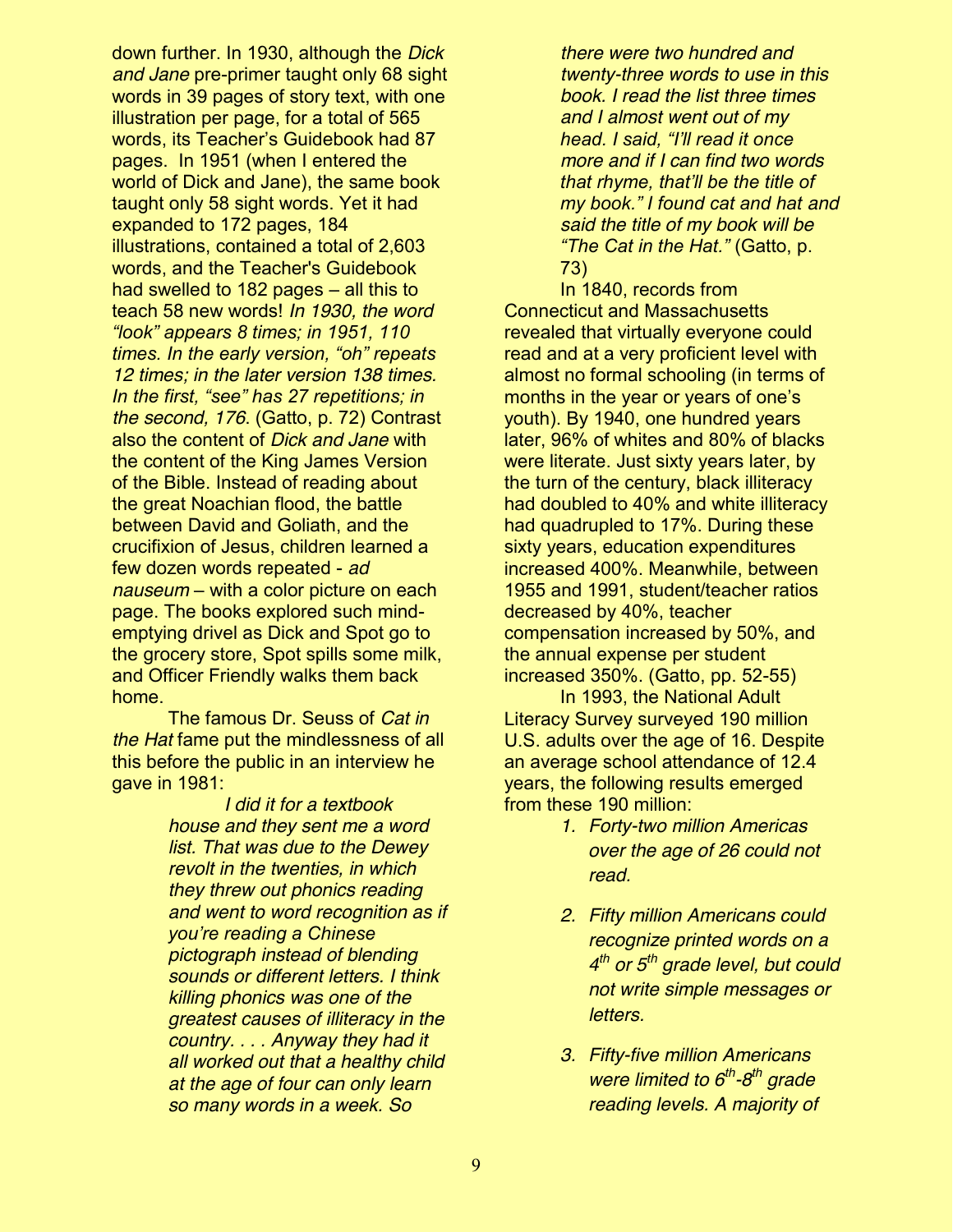*this group could not figure out the price per ounce of peanut butter in a 20-ounce jar costing \$1.99, even when told they could round the answer to a whole number.*

- *4. Only 30 million Americans possessed 9th or 10th grade level reading proficiency. This group (and all of the previous) could not understand a simplified written explanation of the procedures used by attorneys and judges to select juries.*
- *5. Only 3.5% were deemed to have reading proficiency ready to begin college work, contrasted with 30% of all high school students in 1940.*
- 6. *96.5% of this American adult population was considered mediocre to illiterate where deciphering print is concerned ± they must rely on others to tell them what things reported about their world mean*. (adapted from Gatto, pp. 61- 62)

*Some Reflections* In light of the question: *Why Educate?,* how might we assess the history of progressive governmentsponsored compulsory schooling, especially during the  $20<sup>th</sup>$  century? In response to criticisms about the mediocrity of the American public school system, Walter Green protested *the myth of our failing schools* in 1998, in the *Atlantic Monthly,* on the following grounds:

*We just happen to have the world's most productive work force, the largest economy, the highest material standard of living, more Nobel prizes that the rest of the world combined, the best system of higher education, the best high-tech medicine, and the strongest military. These things could not have been accomplished with second-rate systems of education*. (Gatto, p. 151)

The paradox is that only by a second-rate educational system could these things have been produced especially considering what was accomplished prior to 1980. The progressive's school system did create an effective and efficient mass labor force that harnessed the energy of coal and petroleum to produce a standard of material living never before reached in the history of the world. The program worked, especially given that the third world had yet to industrialize, and European western economies were decimated by two world wars during the first half of the  $20<sup>th</sup>$  century. John Gatto notes Green's confusion between education and schooling. Our material prosperity, affluence, and power came about through schooling, not through first-rate education.

> *The truth is that America's unprecedented global power and spectacular material wealth is a direct product of a third-rate educational system, upon whose inefficiency in developing intellect and character it depends. If we educated better we could not sustain the corporate utopia we have made. Schools build national wealth by tearing down personal sovereignty, morality,*  and family life. It's a trade off. (Gatto, p. 151)

The continuing problem has been the virtual ignorance about the goals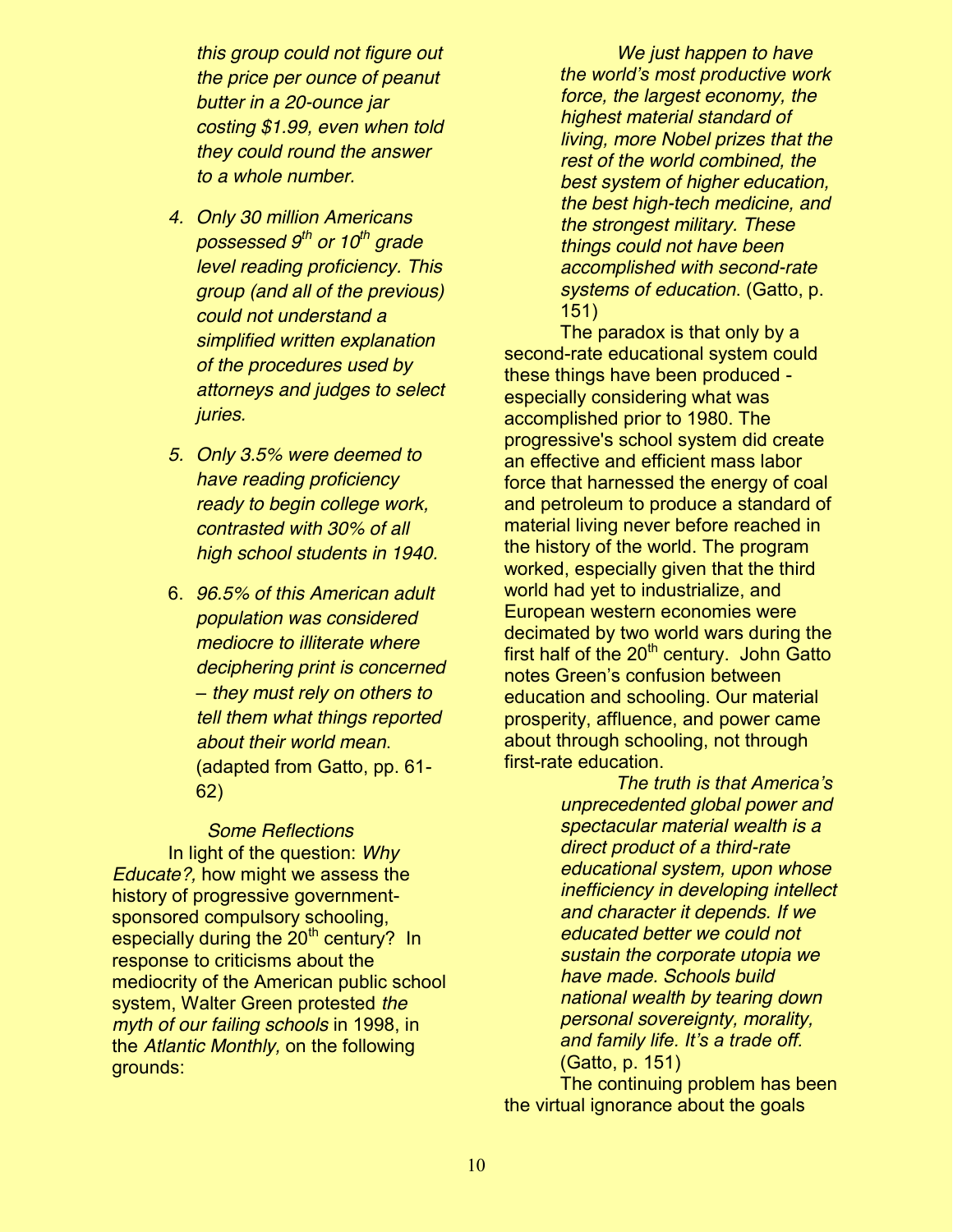and objectives we have outlined above, those that form the rationale behind progressive schooling as it was established and matured throughout the 20<sup>th</sup> century. The major resistance to the program as it began and first evolved from the east to the west, from the urban centers to the rural hamlets, were parents. For the most part, they were out-resourced by educators, industrialists, and government officials, and they lost nearly every battle. Unwittingly and tragically, many influential religious leaders in the American Protestant denominations enthusiastically endorsed the establishment of the legal foundations for government-sponsored, compulsory education as a counter to the Roman Catholic school system and its influence. There is perhaps no better place where this alliance between secular utopians and Protestant Churchmen finally achieved a complete victory over the civic influences of its Roman Catholic constituency than the city of San Francisco during the  $20<sup>th</sup>$ century. It is what it is today, in part, by the eradication of longstanding Catholic influence in its culture and politics.

Most generations of regular folk, especially after the Second World War, have been completely ignorant of the history of American education. The common belief held by most parents and teachers is that the innovations that have come on the scene in the name of educational reform have been advanced for the sake of improving the effectiveness of educating our children. This simply is not the case. The old education and its strategies and methods were not replaced by a system of compulsory schooling designed to do the job of educating our children in a superior or more effective manner. It was quite the opposite! The purpose of the compulsory, government-sponsored schooling system was to retard and to dumb-down learning, to restrict the

educated classes to the brightest and best, and to relegate the rest of American children to becoming efficient, effective laborers to produce and consume ever increasing quantities of our own manufactured goods. Now, after years of this system, we produce little ( mostly services, including entertainment) and are not competing effectively in today's global economy.

Today, our schools are the product of startling incompetency due to both the vacuum of a passed bygone industrial age and the paralyzing power of teachers' unions. We no longer have the factories and mills that require a mass labor force. Since the close of the 1970s, the productive energies of American industrialization and the dream utopia have declined rapidly. The baby-boomer generation, which received from American mass production energies possibly the greatest increase of material blessing over against the previous generation, saw the whole utopian enterprise to be completely unfulfilling. They started a protest during the hippy generation in the 1960s and early 1970s, and they pronounced the verdict that a life of great material prosperity and consumption was empty, hollow, and hostile to the human spirit. In order to cope with the intellectual and spiritual vacuum of a materialist culture and a third-rate education, they turned not to better and more traditional education, but to drugs, sex, and entertainment continuing staples of contemporary escapist culture.

The purpose of the compulsory, government- sponsored schooling system was to retard and to dumbdown learning, to restrict the educated classes to the brightest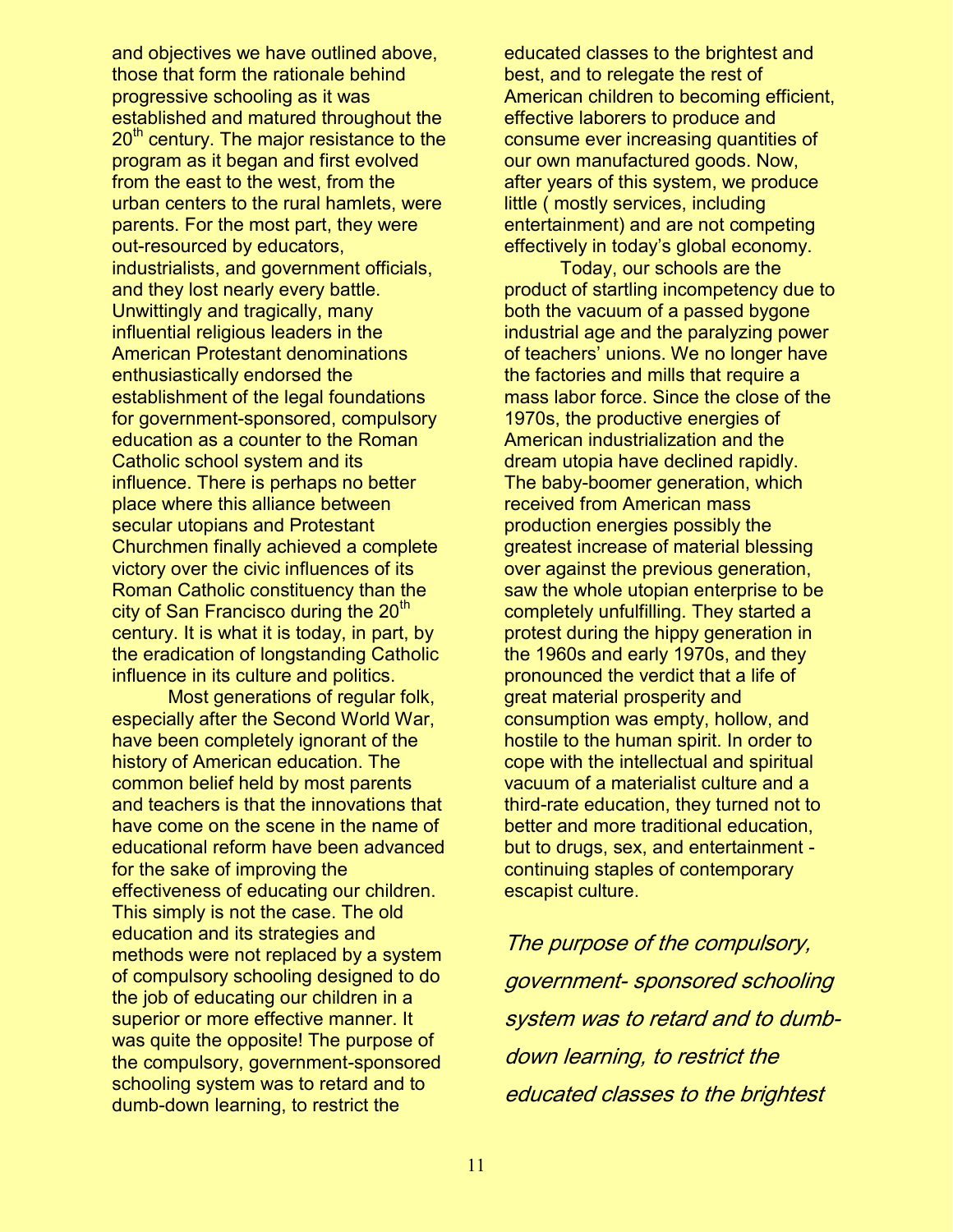and best, and to relegate the rest of American children to becoming efficient, effective laborers to produce and consume ever increasing quantities of our own manufactured goods.

Our CCLE conference theme this year was meant to challenge us to consider the most fundamental question that must be raised before anyone can evaluate different pedagogies: *Why educate*? *To what end*? We have seen that the answer to this question underwent a radical change from previous time periods in Western and American history, shaped by the materialistic utopian visions and objectives of 19<sup>th</sup> progressive industrialists and educators.

If you are not clear on why your children should be educated ‒ to what end - you are not yet in a position to evaluate how and where they should be educated.

Today, there is a tremendous need for Christian parents, pastors, and educators to think through this question very carefully before establishing priorities and making decisions about where and how their baptized children should be educated. If you are not clear on why your children should be educated  $-$  to what end  $-$  you are not yet in a position to evaluate how and where they should be educated.

#### **How Classical Christian Education Created the Modern World** By Dr. E. Christian Kopff

 In 1960 Irving Kristol wrote in the **English review** *Encounter*, "Future historians may yet decide that one of the crucial events of our century, perhaps decisive for its cultural and political destiny, was the gradual dissolution and abandonment of the study of the classics as the core of the school curriculum." Just as the abandonment of studying the classics and the classical curriculum that accompanied and explained them was "crucial and perhaps decisive" for the Twentieth Century, so the spread of the classical curriculum from the education of clergy and clerks at cathedral schools and cloisters in the Middle Ages to aristocratic courts in the Renaissance and then to schools for subjects and citizens in the Reformation and its aftermath was decisive for religious revival, scientific discovery and political freedom in the Modern Era.

 Despite curricular differences in various parts of Europe, classical Christian education in early modern Europe shared certain fundamental traits. There was a balance between instruction in the arts of language and the arts of mathematics, the trivium and quadrivium. The arts of language were taught as (Latin) grammar, dialectic (or logic) and rhetoric. The reading lists of the curriculum were taken from what German classicist Manfred Fuhrmann calls the Two Canons, the Bible and the pagan classics.<sup>"</sup> This curriculum educated the people who created the Modern World.

…the two Canons, the Bible and the pagan classics.This curriculum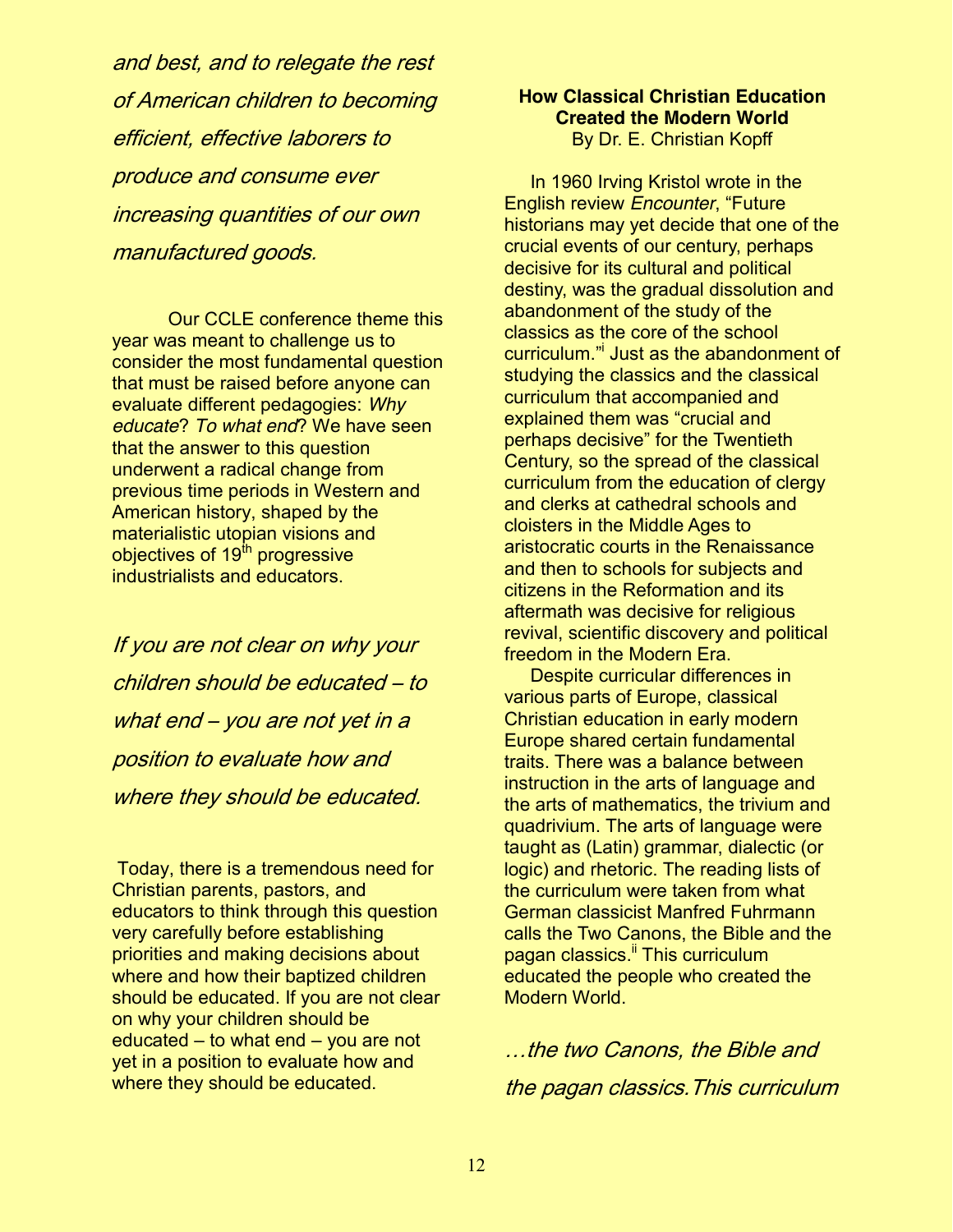# educated the people who created

### the Modern World.

 The idea that Martin Luther was hostile to the pagan classics is found in the twentieth century from committed classical Christian educators like Louis Markos to learned specialists like Harvard's Douglas Bush.<sup>III</sup> The origins of the error may be due to the background radiation from Luther's polemic with Erasmus, who had a tendency to treat his opponents as enemies of "good" letters." It would be an unacceptable simplification to treat the Reformation as primarily the result of educational reform, but it is equally unacceptable to ignore the role of classical Christian education in the creative turmoil of the sixteenth century. In his letter to Humanist poet Eobanus Hessus (1523), Luther insisted that his theology was compatible with Humanist ideals. "Without knowledge of literature, pure theology cannot exist, as until now, with letters collapsing in ruins, theology fell most pitifully and lay ruined. I see there has never been a great revelation of God's Word unless He first prepared the way by the rise and flourishing of languages and letters." (WA Br  $3:50$ ; AE 49: 34)

 Martin Luther devoted much of his early years at Wittenberg to reforming the university in a humanist mold. Hiring Philip Melanchthon was part of that initiative.<sup>iv</sup> Luther discussed the ideas behind university reform in his 1520 letter *To the Christian Nobility of the German Nation* (WA 6; AE 44). When the Reformation led to the closing of the cathedral and cloister schools that had been the locus of medieval schooling since Charlemagne, he and Melanchthon turned to grammar schools. Luther's first response was his 1524 letter *To The Councilmen of All Cities in Germany That They Establish* 

*and Maintain Christian Schools* (WA 15; AE 45), the Magna Charta of classical Christian education. Melanchthon's visits to the schools of Saxony led in 1528 to the publication of a model school plan, the *Instructions for Visitors* (WA 26; AE 40), that outlined a curriculum of catechesis in the faith, teaching the trivium beginning with Latin grammar, and reading the Two Canons. Under the leadership of men like Johannes Sturm in Strasburg and Johannes Bugenhagen in Scandinavia, this curriculum spread across Europe, including England. The results were an explosive growth in literacy among ordinary folk and artistic creativity in art, music, literature and science.

...but the classical Christian roots of the Scientific Revolution are more often denied outright...

 That Shakespeare was the product of a classical Christian education is often ignored, but the classical Christian roots of the Scientific Revolution are more often denied outright, as in such triumphs of American jurisprudence as Judge Jones's decision in Kitzmiller et al. v. Dover Area School District: "Expert testimony reveals that since the scientific revolution of the sixteenth and seventeenth centuries, science has been limited to the search for natural causes to explain natural phenomena... While supernatural explanations may be important and have merit they are not part of science.... This self-imposed convention of science which limits inquiry to testable, natural explanation about the natural world is referred to by philosophers as 'methodological naturalism,' and is sometimes known as the scientific method  $\sqrt[3]{ }$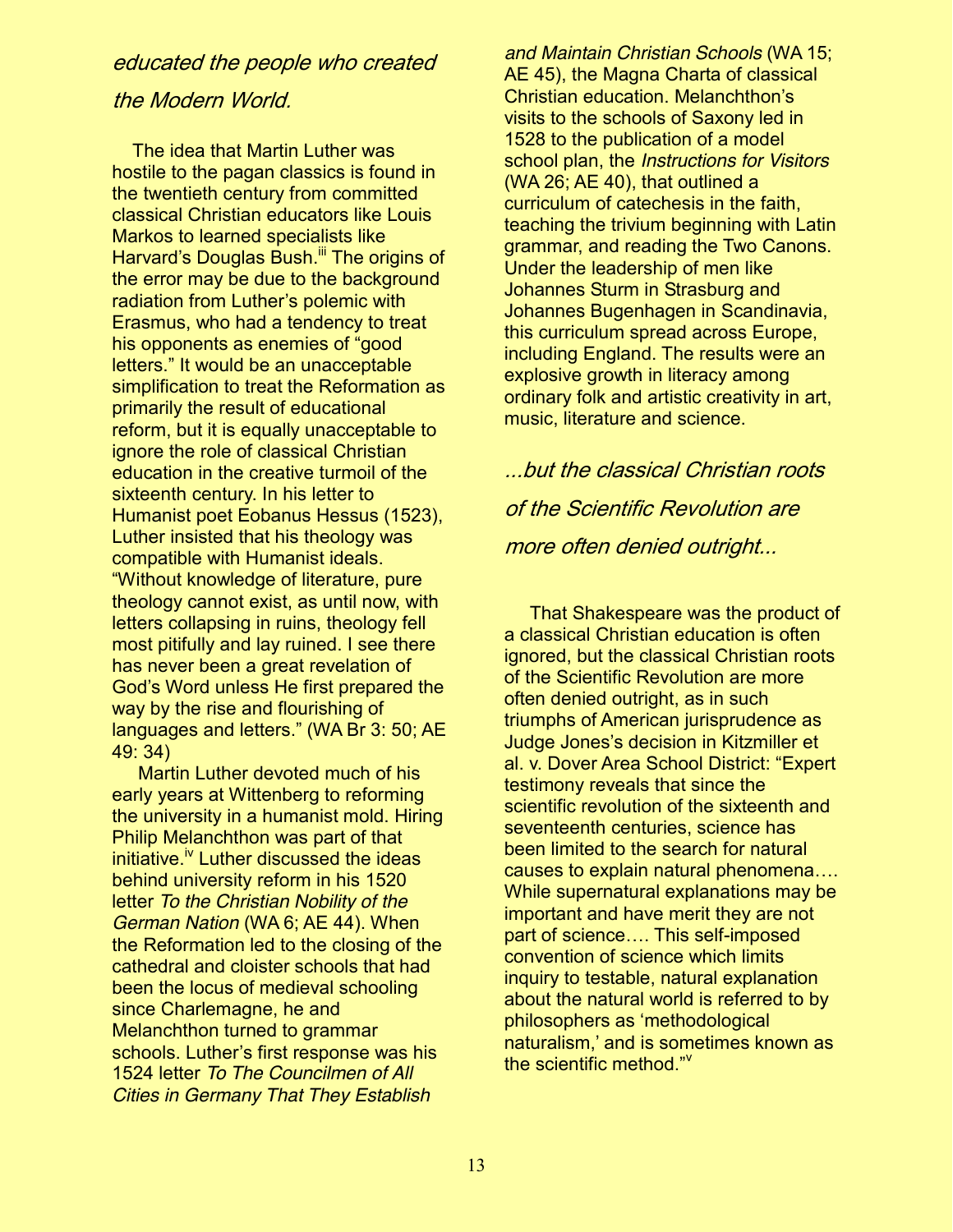The results were an explosive growth in literacy among ordinary folk and artistic creativity in art, music, literature and science

Whenever "this self-imposed convention" arose, it was not during the Scientific Revolution. Historians of science know that both Christian theology and the classics influenced science in the sixteenth and seventeenth centuries. <sup>vi</sup> They tend, however, to study them as two separate sources instead of insisting that the decisive factor was the uniting of Christian and ancient thought, and the obvious source of this union of Christianity and the classics was the classical Christian education enjoyed by most educated people in that era.

 The Scientific Revolution was selfconsciously a return to the ideals and even the texts of ancient science. Copernicus knew that he was reviving the heliocentric hypothesis of Aristarchus of Samos from the third century BC. Andreas Vesalius based the foundational text of modern medicine, *De humani corporis fabrica*, on the second century AD Greek physician, Galen. It appeared in 1543, the same year Copernicus's De revolutionibus was published. "Like Copernicus, Vesalius presented his work as restoration of an ancient practice; also like Copernicus, he pointed out flaws in the work of his great model from antiquity; and like Copernicus the rationale for his project emerged directly from humanist values and ambitions."<sup>Vii</sup> Historians often refer to this age as the Scientific Renaissance. The classical Christian curriculum these men studied continued to educate important scientists like Linnaeus in the Eighteenth century, Charles Darwin in the

Nineteenth and Werner Heisenberg in the Twentieth.

Thomas Hobbes called geometry "the only science God hath seen fit to bestow upon mankind."

 Lutherans played a significant role in what they, like Copernicus and Vesalius, viewed as the restoration of ancient science. Georg Joachim Rheticus composed the first accessible description of Copernicus's ideas. As mathematics professor at Wittenberg in 1539, Rheticus visited Copernicus and in 1540 published Narratio Prima ("The First Account"). Lutheran theologian Andreas Osiander saw *De revolutionibus* through the press. His influential anonymous preface praised the work for "saving the phenomena," that is, providing a mathematical model that predicted the movement of the planets more elegantly than other models, without claiming the heliocentric system was physically real. Scholars in sixteenth century Wittenberg followed Osiander's lead and ignored the physical truth of Copernicus. They usually began their astronomy courses with a summary of Ptolemy's arguments for a stationary earth and then used Copernicus's model to make calculations of the movement of the celestial bodies.<sup>viii</sup>

 This was the method of Tycho Brahe, the greatest naked-eye observational astronomer who ever lived. His accurate observations cleared up many problems. His modification of the Ptolemaic model, with the sun circling the earth while the planets circled the sun, contended with Copernicus for generations. Among Lutheran scientists formed by the classical Christian curriculum, Johannes Kepler believed in Pythagoras and Plato as deeply as the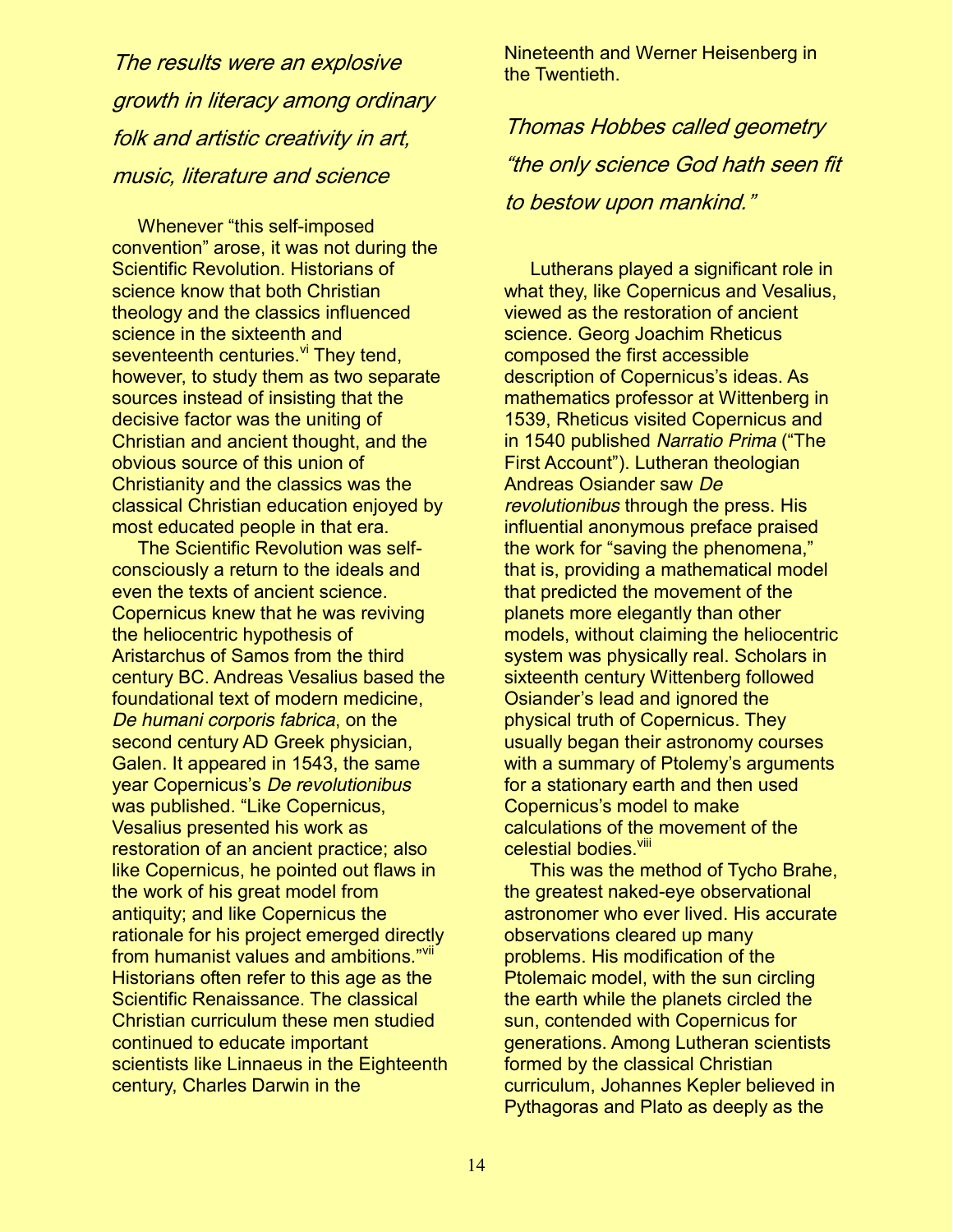Bible. He followed the arts of mathematics, even when they led him to postulate that the heavenly bodies moved in ellipses, instead of circles, an hypothesis denounced by the equally classical Galileo for breaking with a tradition of positing circular motion for the heavenly bodies that went back to Plato. Kepler used geometry to describe the universe not only to "save the phenomena," but to give a true picture of the heavens, as Plato argued in Republic VI and the curriculum of Republic VII. Geometry haunted the seventeenth century. Thomas Hobbes called geometry "the only science God hath seen fit to bestow upon mankind." Newton composed *Principia* in Latin with geometrical proofs. The liberal arts were fundamental for the Scientific Revolution.

 Classical Christian education was as central for the American Revolution as for the Reformation and the Scientific Revolution. When Henry Lee doubted the Declaration's originality, Jefferson denied he was attempting to be original. "It was intended to be an expression of the American mind.... All its authority rests then on the harmonizing sentiments of the day, whether expressed in conversation, in letters, printed essays, or in the elementary books of public right, as Aristotle, Cicero, Locke, Sidney, &c."<sup>1X</sup>

Jefferson's recollections are confirmed by other colonial activists. Jonathan Mayhew said in his 1766 sermon on the repeal of the Stamp Act, "Having been initiated in youth, in the doctrines of civil liberty, as they were taught by such men as Plato, Demosthenes, and Cicero, and other renowned persons among the ancients, and such as Sydney and Milton, Locke and Hoadley among the moderns; I liked them; they seemed rational." $x$  In 1775 John Adams wrote to a Tory opponent, "These are what are called revolution principles. They are the principles of

Aristotle and Plato, of Livy and Cicero, of Sidney, Harrington and Locke: the principles of nature and eternal reason."<sup>xi</sup> Jefferson, Mayhew and Adams traced "the doctrines of civil liberty," "the principles of nature and eternal reason," the "authority" of the Declaration of Independence back to classical antiquity.

 The Founders knew that the classical Christian curriculum preserved a legacy of wisdom, justice and beauty that was essential for faith and freedom.

 David Bederman points out the danger of ignoring the Founders' classical piety.<sup>xii</sup>

> It would be easy to dismiss the influence of the classical tradition on the Framing generation as some peculiar and pretentious residuum of the elite culture of the times. Indeed, in the modern historiography of the intellectual life of the early republic, that is precisely the prevalent view: that classicism was a mere window dressing to the pragmatic, hardknuckled politics of the period. In the same fashion, these same historians have tended to discount the religious fervor of the times.... In accordance with this view, when the script of the Framing morality play veers off into unexpected pieces of dialogue—as when the Framers speak of God's providence and the role of churches in the new society, or of classical models of government and republican virtues-our modern, internal dramaturge excises these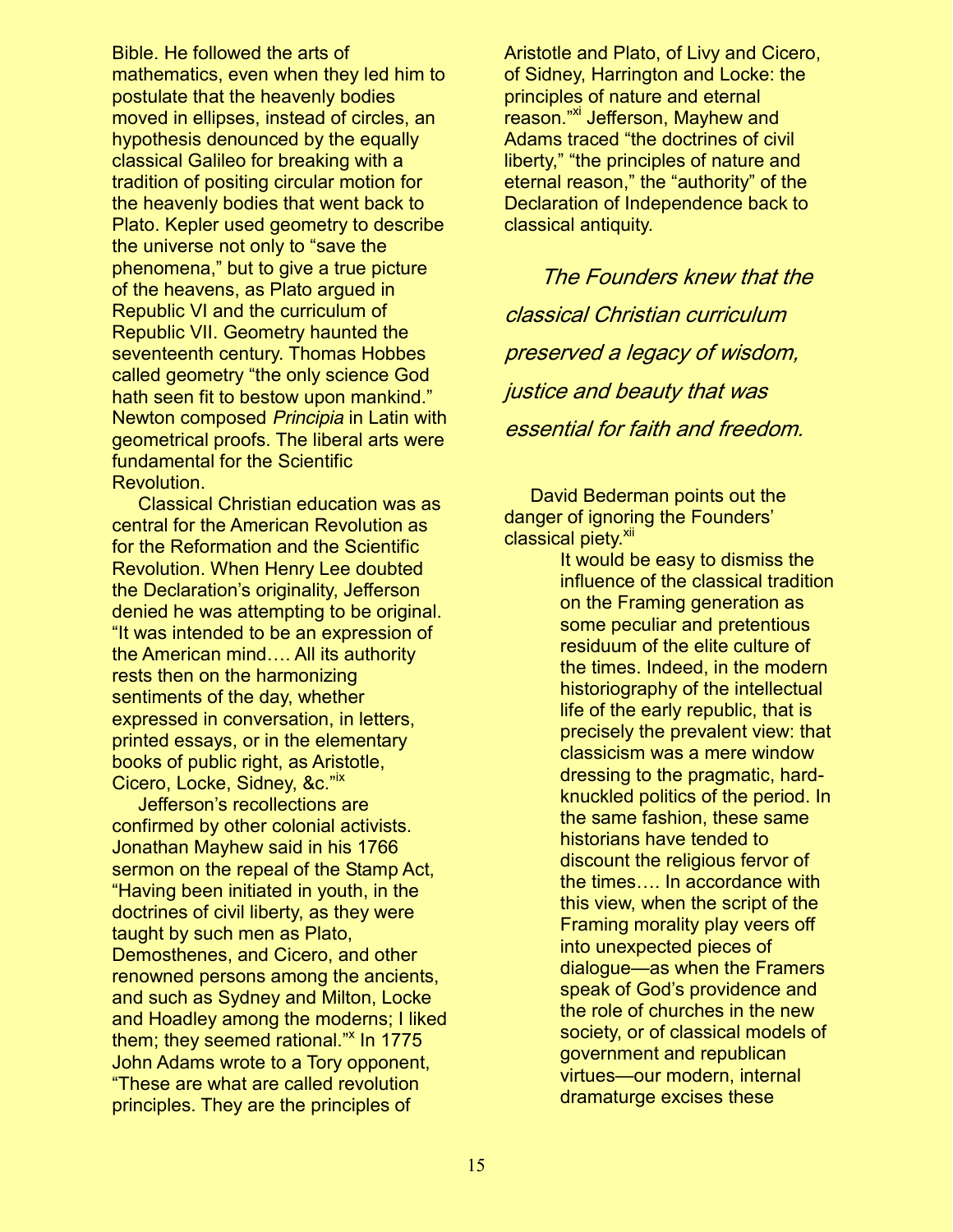scenes, or, worse yet, annotates them as irrelevant.

 Historian Clinton Rossiter gave the best praise of America's old classical education.<sup>xiii</sup>

> It is easy to smile at the dull, rigid, crabbed methods that prevailed in colonial colleges, but if we judge the vineyards by the fruit they brought forth, we must acknowledge them a fertile ground of learning, science, reason, and liberty. They may not have taught young men enough useful knowledge, but they did teach them—in their own tradition-ridden way-to think, communicate, and lead.... The roll call of Harvard and William and Mary men in the Revolution should be evidence enough that Latin, logic, and metaphysics were a rich fertilizer in the cultivation of reason, virtue, honor, and love of liberty.

 It was not just the colonial period. In 2002 Caroline Winterer showed that classical education was the educational gold standard throughout the nineteenth century.<sup>xiv</sup> In 2009 Carl Richard's *Golden Age of Classics in America*  demonstrated the classics' role in the rambunctious creativity and politics of antebellum America. $^{x}$  After the Civil War, Richard argues, "the classics" began a gradual decline due to social, economic and intellectual forces." I believe that the decline was very gradual until the cultural catastrophe of the 1960's. Episcopalian prep schools and Lutheran and Catholic parochial schools continued to teach Latin. According to the United States Office of Education, in school year 1889-1890, 34.7% of public high school students took Latin. In 1900 and 1910 one half of public high school students studied Latin.<sup>xvi</sup> More studied it in private and parochial schools. In 1962 there were

still 728,637 students of high school Latin.<sup>xvii</sup>

 The Founders knew that the classical Christian curriculum preserved a legacy of wisdom, justice and beauty that was essential for faith and freedom. John Adams wrote to his friend, Dr. Benjamin Rush, "I should as soon think of closing all my window shutters to enable me to see as of banishing the Classics to improve Republican ideas."<sup>xviii</sup> They valued the Christian heritage as well. When Lutheran pastor Frederick Christian Schaeffer sent James Madison his sermon for the founding of St. Matthew's Church in New York City, Madison responded from retirement in Montpellier, Virginia (December 3, 1821), "Your address...illustrates the excellence of a system to which, by a due distinction, the genius and courage of Luther led the way, between what is due to Caesar and what is due God, best promotes the discharge of both obligations."<sup>xix</sup> We still need to keep our window shutters open to the classical Christian education that preserves and unites our religious and cultural traditions.

(E. Christian Kopff is Associate Director of the Honors Program at the University of Colorado, Boulder, author of *The Devil Knows Latin*: *Why America Needs the Classical Tradition* [1999] and translator of Josef Pieper, *Tradition*: *Concept and Claim* [2008].)

 i *The Neo-Conservative Persuasion*: *Selected Essays 1942-2009* (New York: Basic Books, 2011) 111

iiManfred Fuhrmann, *Bildung*: *Europas Kulturelle Identität* (Stuttgart: Reclam, 2002) 9-13

iiiLouis Markos, *From Achilles to Christ*: *Why Christians Should Read the Pagan Classics* (Downers Grove IL: IVI Academic, 2007) 11-12; Douglas Bush, *The*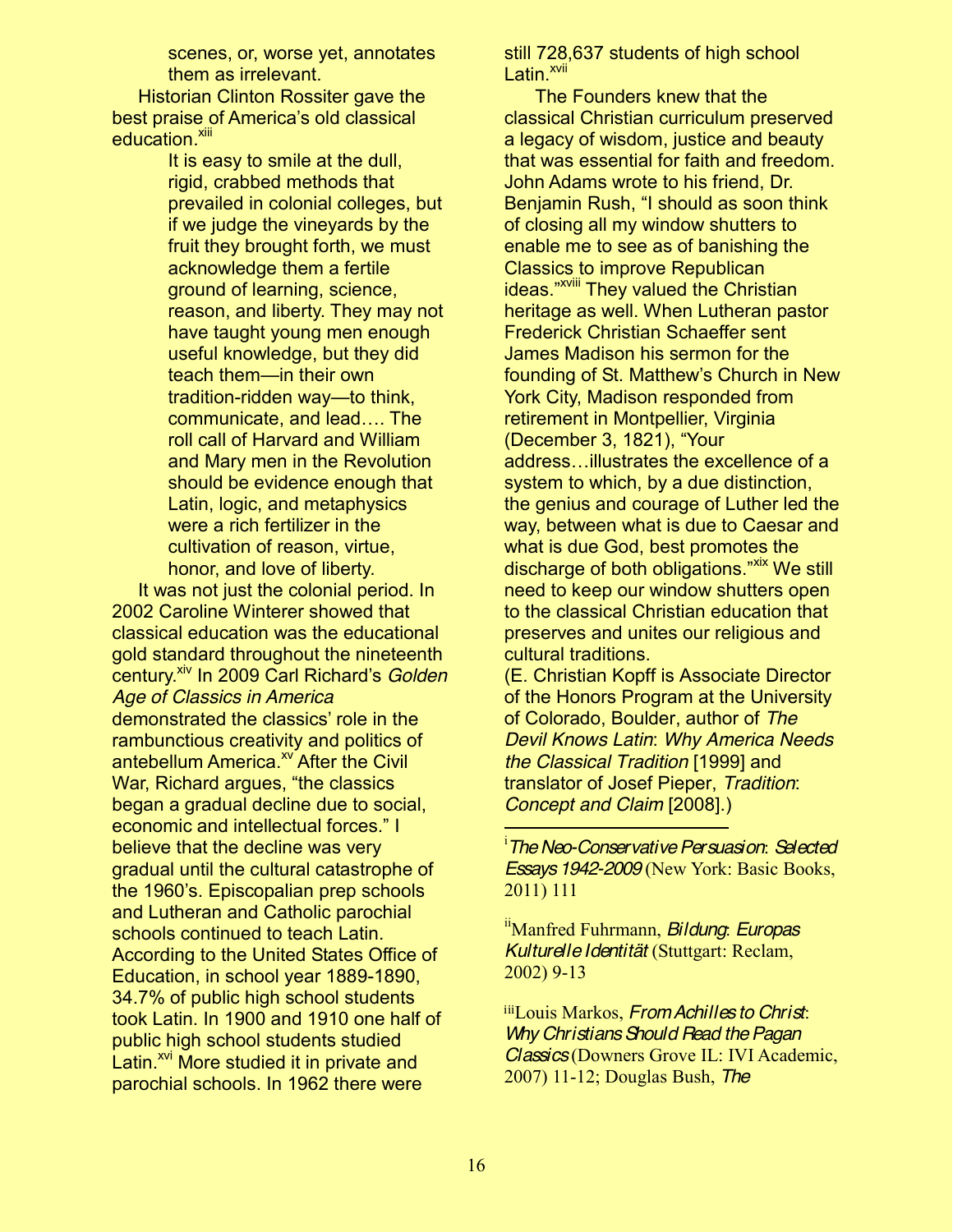*Renaissance and English Humanism* (Toronto: Toronto UP, 1939) 66-67

 $\ddot{ }$ 

ivVolker Leppin, *Martin Luther* (Darmstadt: Wissenschaftliche Buchgesellschaft, 2010) 104-106

v<sub>http://en.wikisource.org/wiki/Kitzmiller\_v.</sub> Dover Area School District, pp. 64-65

viRonald L. Numbers, *Galileo Goes to Jail and Other Myths about Science and Religion* (Cambridge MA: Harvard UP, 2009)

viiPeter Dear, *Revolutionizing the Sciences*: *European Knowledge and its Ambitions, 1500-1700*. Second Edition (Princeton: Princeton UP, 2009) 39

viii<sub>Robert S.</sub> Westman, "The Melanchthon Circle, Rheticus, and the Wittenberg Interpretation of the Copernican Theory," *Isis* 66 (1975) 165-193

ixThomas Jefferson, *Writings*, Merrill Peterson, ed. (New York: Library of America, 1984) 1501 (8 May 1825)

x Jonathan Mayhew, *The Snare Broken* (Boston: R & S Draper, 1766) 43

xi*Letters of Novanglus* (January 23, 1775) in *Works*, 4 (Boston: Little, Brown, 1851) 15

xiiDavid J. Bederman, *Classical Foundations of the American Constitution* (Cambridge: Cambridge UP, 2008) 222-3

xiiiClinton Rossiter, *Seedtime of the Republic*: *The Origin of the American Tradition of Political Liberty* (New York: Harcourt Brace, 1953) 122

xivCaroline Winterer, *The Culture of Classicism*: *Greece and Rome in American Intellectual Life 1780-1910* (Baltimore: Johns Hopkins UP, 2002)

xvCarl J. Richard, *Golden Age of the Classics in America*: *Greece, Rome and the* 

*Antebellum United States* (Cambridge MA: Harvard UP, 2009), quote on p. xii

 $\ddot{ }$ 

xviJohn Francis Latimer, *What's Happened to Our High Schools* (Washington DC: Public Affairs Press, 1958) 26

xviiSamuel A. Goldberg, "High School Enrollments in Latin 1964-65," Classical *Bulletin* 59 (1966) 299

xviii*Old Family Letters* (Series A), Alexander Biddle, ed., (Philadelphia: J B Lippincott, 1892) 39-40 (19 June 1789)

xixJames Madison, *Letters and Other Writings* (Philadelphia: J B Lippincott, 1865) 3:242-243

### **A Research Study: Effects of Classical Education on Achievement in Lutheran Schools** By Anthony B. Splittgerber

Classical education is (and remains!) a growing movement in education, but as a pedagogical model classical education has not often been researched quantitatively. Indeed, many of classical education's most compelling elements cannot be quantified. Its core philosophies are highly compatible with Christian teachings; consequently, many Christian schools have embraced classical education, even though classical education is not just for Christian schools. Classical education can be implemented by any school, and its proponents often tout both its academic rigor and academic superiority. Prior to this writing, there had been no published research to validate these assertions. There had, however, been several studies on the teaching of Latin (which all classical schools taught), with empirical evidence to suggest that students who study Latin fare far better on academic tests, especially the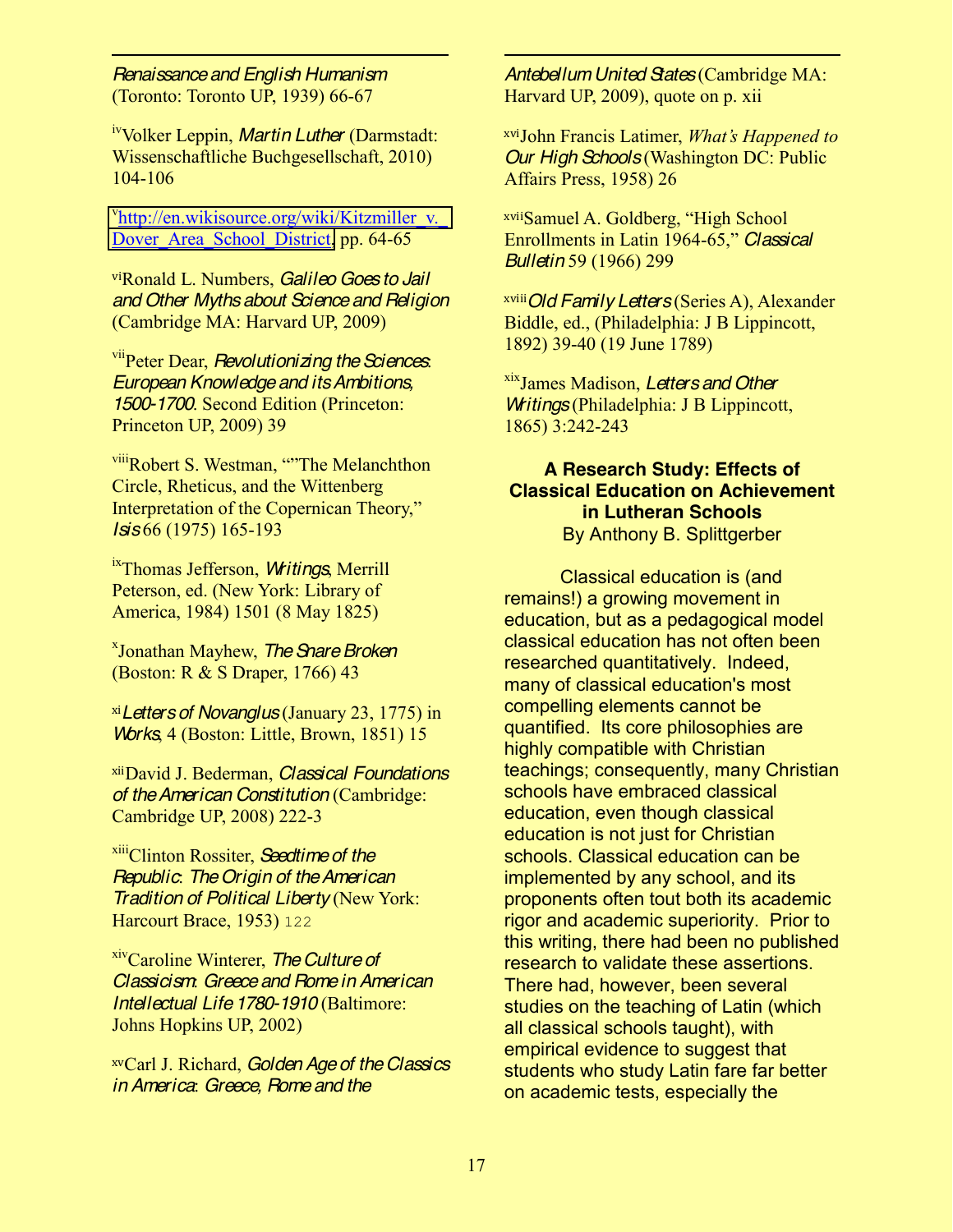language arts, than their counterparts who do not receive Latin instruction. Latin was but one component of the classical curriculum which this research project studied.

 $\ddot{ }$ 

The purpose of this study was to determine whether or not there was a significant difference in academic achievement between comparable Lutheran schools which utilized a classical education model and those that did not. This project analyzed standardized academic test scores to gauge the academic prowess of the classical education model within Lutheran schools.

Indeed, many of classical education's most compelling elements cannot be quantified.

A quasi-experimental design was selected for this project because assignment of groups would not be random, as would be the case in a true experiment. This project utilized a relatively small set of self-identified classical Lutheran schools. The researcher then sought to match each classical Lutheran school with a non-Lutheran counterpart. Random assignment was not an option if a sufficient amount of data was to be acquired.

This study utilized two subject test groups: a "classical Lutheran schools" group and a "non-classical Lutheran schools" counterpart group. Initially, the first group would consist of 11 schools from the Consortium for Classical and Lutheran Education (CCLE). The schools were selected because of their curricular similarity and solidarity of beliefs and teaching, as evidenced by their membership in this consortium.

The selection of the second group, non-classical Lutheran schools, was made upon receipt of demographic data from the participating classical Lutheran schools. A concerted effort was made to find Lutheran schools that had similar total K-8 populations. Race, ethnicity, and gender were not factors of consideration in the selection of appropriate matches. Instead, school population was the primary factor in determining matches, with geographic characteristics considered as well. For example, a classical Lutheran school with a student population of 60 students located in the Midwest would be matched with a non-classical counterpart with 60 students also located in the Midwest within a similar population setting, such as rural or urban.

 $\ddot{ }$ 

Lutheran schools had been specifically chosen because of convenience - namely the accessibility, availability, and willingness of participants. With such a convenience sample it would become more difficult to assure that the sample was representative of the population; however, by using only Lutheran schools that were relatively geographically diverse (that is, schools not confined to a predetermined district or state), the degree of representation should have remained quite high because of the relative homogeneity of Lutheran schools.

This research project analyzed the results of standardized tests every school conducts annually. The data collection instrument for this project was the nationally-normed, standardized test administered for the 2008-2009 school year, such as either the Iowa Test of Basic Skills (ITBS) or some similar measure, such as the California Achievement Test (CAT). As long as the test used by each school was a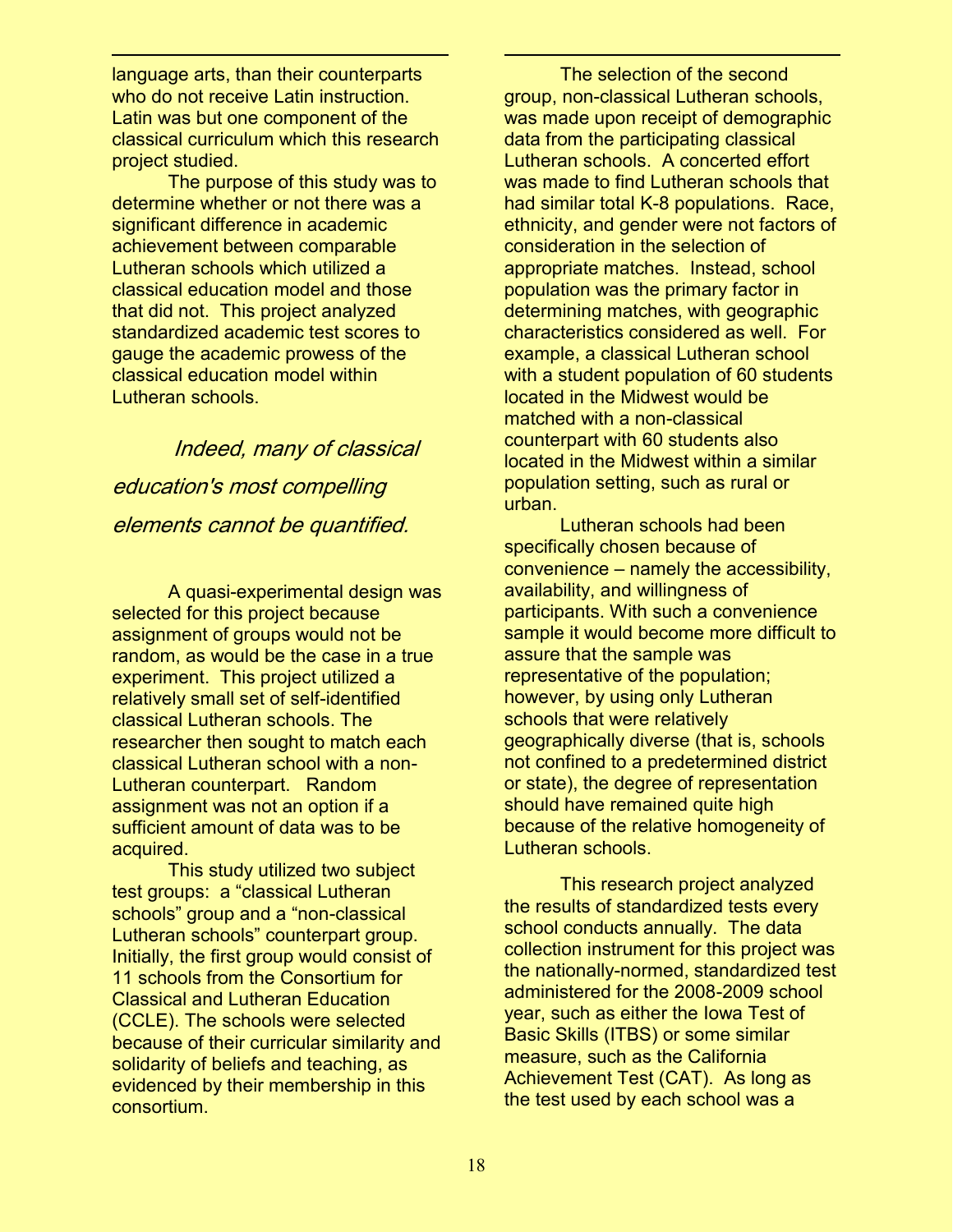nationally normed test, then the national percentile rankings (NPR's) of each test would remain comparable.

 $\ddot{ }$ 

In order to compare the achievement of each school, this project focused on the national percentile rankings of each class per school in each subject. Paired classical and nonclassical NPR's were compared. The NPR's of reading, language, math, and core tests in classical Lutheran schools were averaged, as were the NPR's of all non-classical schools. A t-test assessed the significance of the differences in NPR scores. Significance was determined at a .01 level due to the small sample size.

The comparison of means and the use of the t-test to evaluate significance answered the research question: *How do the standardized test scores of Lutheran classical schools compare to those of Lutheran schools not using the classical education model?*  National percentile rankings were used because they were comparable to the percentile rankings in other similar tests. While stanines and grade equivalencies could also be compared, these scores were not as easily understood by the average reader as were national percentile rankings. In addition to the comparison of means, statistical analysis also included the mode, median, and range in an effort to elicit additional data for evaluation. These tools were examined for unexpected trends and to support the comparison of means and the use of the t-test.

The quasi-experimental design allowed for smaller sample populations, because various conditions limited the pool of available test subjects. In the end, six of the eleven classical schools participated with submission of their test scores. As it became clear that lower than expected numbers of classical Lutheran education schools would be participating, the research design was

adjusted slightly to bolster the total number of participants in order to prevent invalidation of the research. To this end, each classical participant was matched with three to four potential matches in the hopes of strengthening the data with more participants. An emphasis would now be placed on the number of overall students in the pooled population of classical Lutheran schools and that of the non-classical Lutheran schools. Ultimately nine non-classical Lutheran schools agreed to participate in the study to be compared with six classical Lutheran schools.

 $\ddot{ }$ 

An analysis of the data showed the following results:

> First, of the 36 subsets of data, only five of those subsets were statistically insignificant. Second, when one graphed the data by test type one could see that at an early level, non-classical Lutheran schools outperformed classical Lutheran schools; however, the reverse happened for grades four through eight. From the fourth grade through the eighth grade, classical Lutheran schools outperformed non-classical schools in academic achievement as assessed through standardized testing.

*In general, non-classical Lutheran schools' NPR's declined steadily from kindergarten through eighth grade while <i>Classical Lutheran schools' NPR's increased steadily from kindergarten through eighth grade.* 

This researcher had hypothesized that the mean test scores of classical model schools would be significantly higher than non-classical schools. The research indicates that the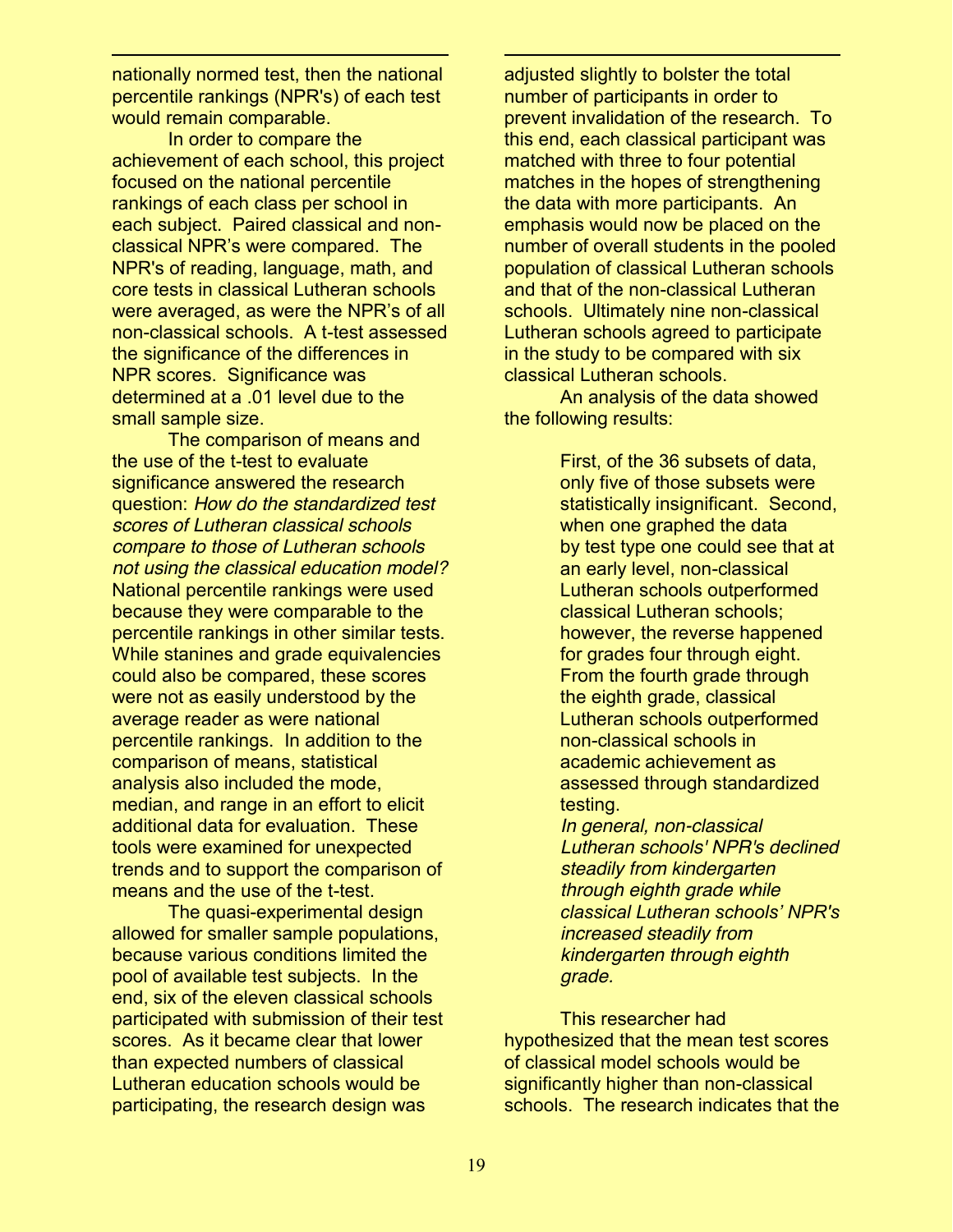hypothesis was an incorrect one  $-$  at least in part. The classical model schools did score higher than their nonclassical counterparts in grades four through eight (with data statistically significant in all but the sixth grade). However, the hypothesis was incorrect in respect to the data for the lower grades, where the non-classical Lutheran schools performed significantly better than the classical schools.

 $\ddot{ }$ 

There was most definitely a significant difference in achievement between the comparable Lutheran schools that utilized a classical education model and those that did not.

 Despite the partially incorrect hypothesis, the research was successful in answering the research question and in achieving the purpose of the research. There was most definitely a significant difference in achievement between the comparable Lutheran schools that utilized a classical education model and those that did not. The questions then became: Why did the scores of the classical models begin so poorly in comparison to their later scores? Why did non-classical scores have such a decline from their kindergarten scores to their eighth grade scores? These questions warrant further investigation.

It should be noted further that most classical schools did not begin the teaching of Latin until the third grade, which possibly explained why their scores continued a steady increase and overtook the non-classical schools in the fourth grade. In addition, most nonclassical schools did not begin

standardized testing until the third grade. From the third grade on, similar populations were being compared, but at the kindergarten level there were 94 classical students compared to only nine non-classical students. The nonclassical score was extremely high  $(98<sup>th</sup>$ percentile) and was probably not representative of the entire non-classical population.

 $\ddot{ }$ 

Classical Lutheran schools showed achievement gains in each of the four areas reported, even mathematics. This researcher had hypothesized that at the very least, classical Lutheran schools would show gains in reading and language, because previous research indicated that the teaching of Latin would have this effect. So it is some surprise that the classical school would still outperform the nonclassical Lutheran school in the upper grades in mathematics. This data would give credence to the thought that it is the whole classical curriculum and pedagogy, not just the teaching of Latin, which helped to account for the difference in scores and the upward trend of the classical scores.

This research offers some preliminary quantitative data to demonstrate the effectiveness of classical education in areas of academic achievement. This research no doubt is not without error, and some may take issue with some assumptions this researcher has made. This researcher considers this research a starting point; perhaps others will expand on the research and further validate its results or refute them.

Anthony B. Splittgerber **Principal** Zion Lutheran School of Kearney, Nebraska

\*Author's note: This article summarizes a much more thorough work. Research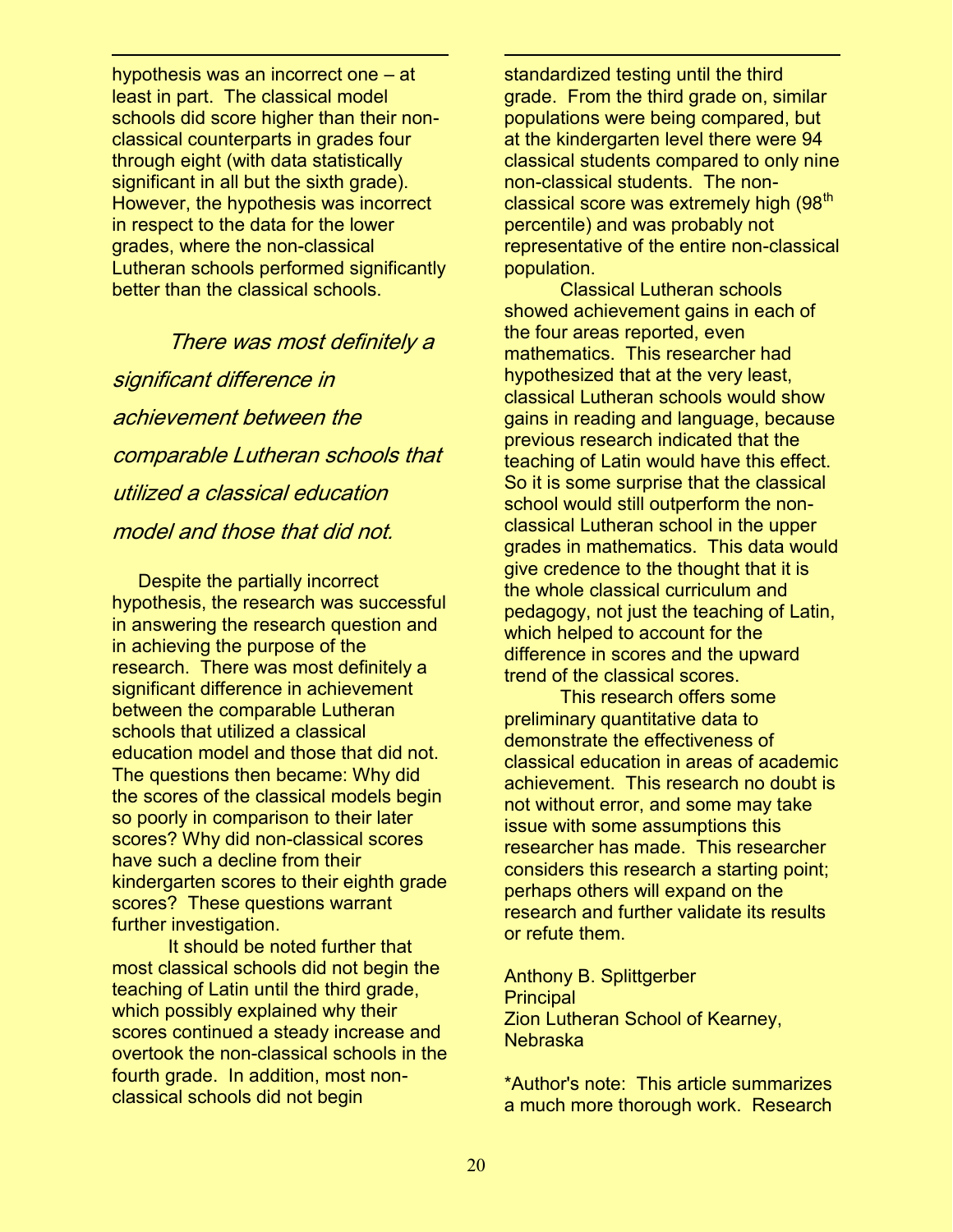citations and references have been removed, as have all graphs, tables, and appendices. For those who wish to read the full, original research, a free download is available from this web address:

 $\ddot{ }$ 

[http://www.zionkearney.org/curriculum/a](http://www.zionkearney.org/curriculum/academics/further-reading/) [cademics/further-reading/](http://www.zionkearney.org/curriculum/academics/further-reading/)

### **The Book Classical Lutheran Educators Have Been Waiting For**

### **A Review of Thomas Korcok's** *Lutheran Education: From Wittenberg to the Future* **(St. Louis: Concordia Publishing House, 2011) By Gene Edward Veith**

Thomas Korcok's history of Lutheran education shows that the classical liberal arts approach is not just another educational alternative with which some Lutherans, as well as other conservative Christians, are experimenting. With scholarship that will come as an eye-opening surprise even to advocates of classical education, Dr. Korcok shows that classical education combined with catechesis is *the* Lutheran educational tradition.

Moreover, he shows how this distinctively Lutheran approach to education is grounded in confessional Lutheran theology, to the point that throughout the history of Lutheranismespecially the strain that would become the Lutheran Church Missouri Synodtheological controversies were often played out not just in churches but in schools, curriculum, and pedagogy. Church leaders from Luther to Walther believed that the classical liberal arts integrated with catechesis was the educational model that could best equip church members to understand Lutheran theology and to serve their neighbors in their vocations.

Dr. Korcok, a pastor in the Lutheran Church of Canada, conducted this research for his doctoral dissertation at the Free University of Amsterdam. He begins with an illuminating account of how the fathers of the early church especially St. Augustine—Christianized the Greco-Roman educational program designed for the free citizen (the *artes liberalis*), as opposed to the manual training given to tradesmen and slaves. This included the insight that the best of secular culture could be used by Christians in service to Christ. This tradition of Christian classicism was systematized further in the Middle Ages, with the invention of the university, whose curriculum was organized around the Seven Liberal Arts (the *trivium*, with its three language-related arts of grammar, logic, and rhetoric; and the *quadrivium*, with its four mathematicsrelated arts of arithmetic, geometry, music, and astronomy) and the three classifications of knowledge (*scientia*): Natural Science, Moral Science, and Theological Science.

 $\ddot{ }$ 

Medieval scholasticism emphasized logic above the other liberal arts, but the Renaissance educational reforms emphasized the importance of rhetoric, which included the study of literature and the use of original sources—such as the Bible. It was in the context of Renaissance liberal arts education that the University of Wittenberg was founded and that the Reformation took place. A major priority for Luther and Melanchthon was the establishment of schools. These went beyond simply teaching Christians how to read the Bible. They also implemented a liberal arts curriculum, thus opening up an education designed to cultivate intellectual growth, creativity, and freedom to all Christians, including women, peasants, and others marginalized under feudal society.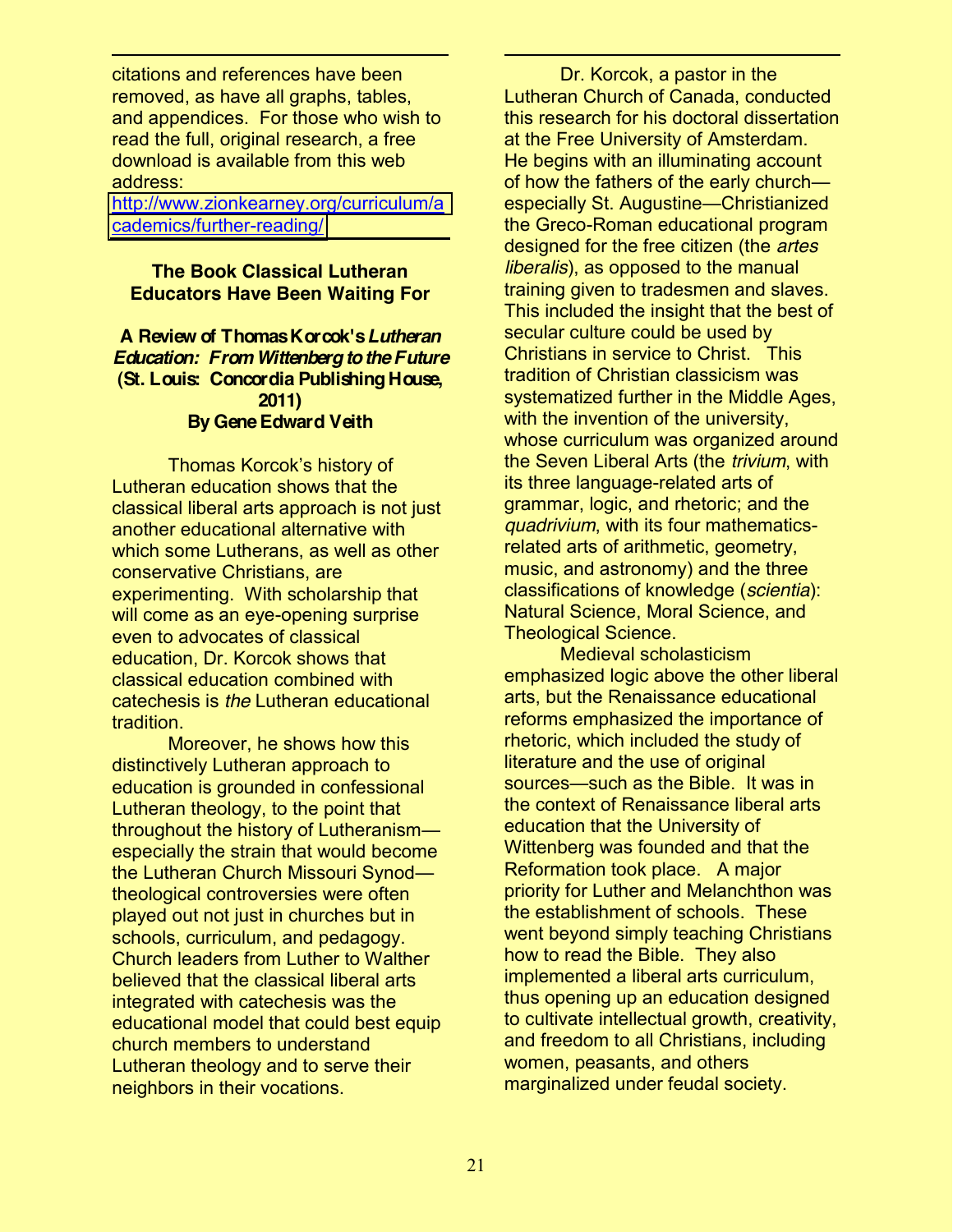This included the insight that the best of secular culture could be used by Christians in service to Christ.

 $\ddot{ }$ 

The new Reformation schools were built upon two theological foundations. The first is Baptism. All Christians, by virtue of their Baptism, are priests in Christ's church. As Luther says in *The Babylonian Captivity of the Church*, in the church there is no "difference between laymen and priests, princes and bishops, between religious and secular, except for the sake of office and work, but not for the sake of status." This leveling effect meant, in the words of Dr. Korcok, that "if education in the liberal arts was suitable for the child of a prince, then it was suitable for the child of a laborer as well." The connection between Baptism and a liberal arts education was further developed by Johannes Bugenhagen, whose contribution to Lutheran education, Korcok shows, rivaled that of Melanchthon. The other key theological foundation to Lutheran education and the distinct shape that it assumed is the doctrine of vocation. Christians must be equipped to serve in both of God's Kingdoms. A liberal arts education, Luther and his fellow Reformers believed, best equips Christians for service to their neighbor in each of the estates to which God assigns us: not only the workplace (as in the current meaning of "vocational education"), but also in the family, the church, and the state.

Dr. Korcok shows that the theological conflicts faced by the Lutherans often manifested themselves in educational controversies. The Enthusiasts considered the liberal arts

to be too worldly and wanted education that was restricted to learning how to read the Bible. On the other extreme, the Renaissance humanists believed that a liberal arts education is sufficient in itself to teach religion and good morals. No, said the Lutherans, the liberal arts by themselves, while valuable gifts of God, are not enough. Christians also need thorough catechesis in the revelations of Scripture and the truths of theology. The Pietists would also have an educational agenda. They, like the Enthusiasts, also disapproved of the "pagan" and "worldly" scope of the classical liberal arts. They also had a more narrow understanding of vocation than the orthodox Lutherans, taking it only to mean "job" or "occupation." The Pietists wanted pragmatic schools that emphasized job training. Then came the Rationalists who wanted to throw out the liberal arts as relics of the past in favor of a new "scientific" education. which, ominously, would be combined with an emphasis on German nationalism. In each case, orthodox Lutherans defended and put into practice an education that combined the liberal arts with Lutheran catechesis.

 $\ddot{ }$ 

The desire to give their children a truly Lutheran education̶consisting of the liberal arts plus catechesis̶was enough to make them leave their homeland in search of both religious and educational freedom.

Dr. Korcok makes an important contribution to the history of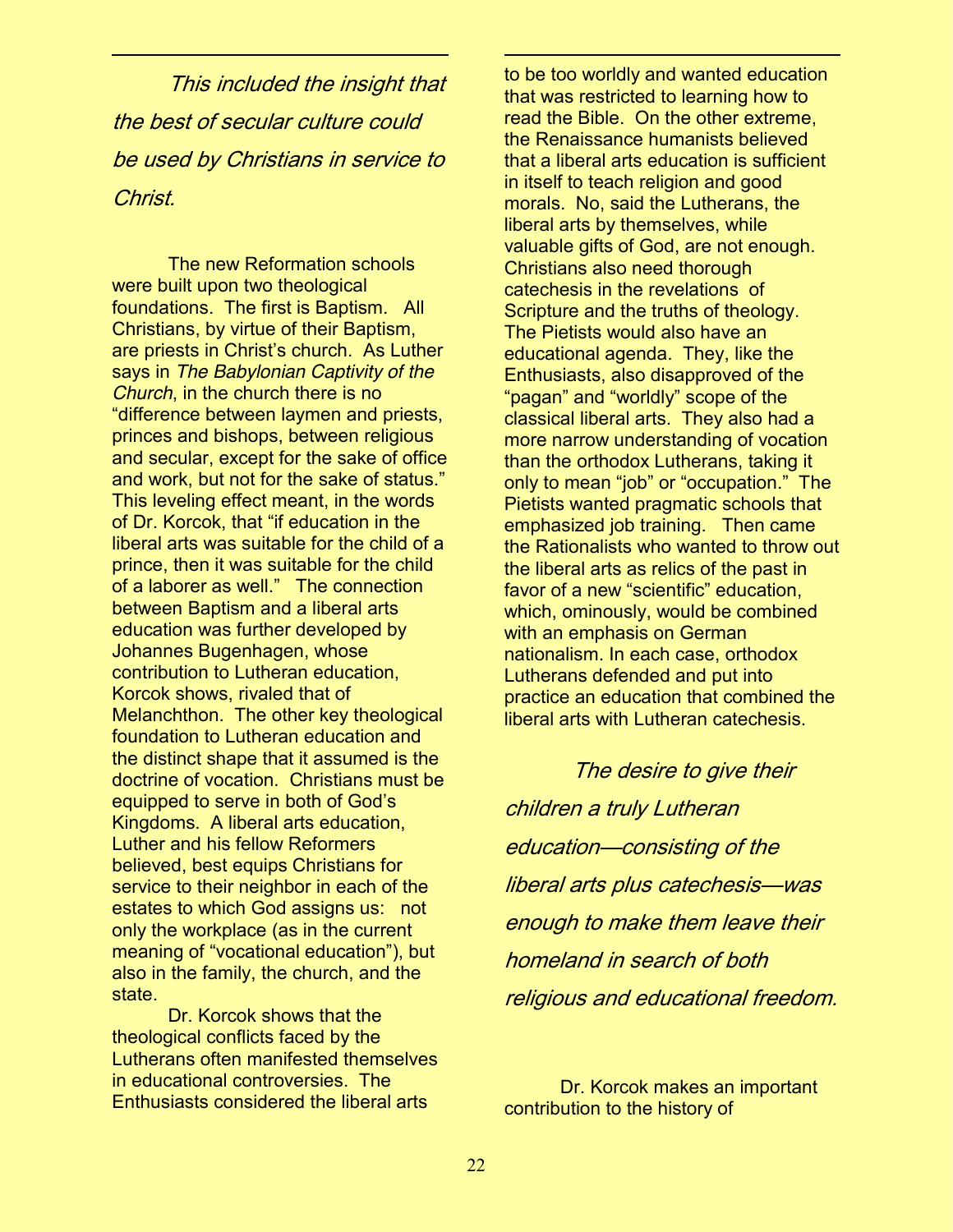Lutheranism in America by showing that a major catalyst for the Saxon migration, in which confessional Lutherans fled the Prussian Union of the state church for America and other countries, was the condition of the schools. Confessional congregations generally managed to practice their Lutheran faith, despite the forced union with Reformed congregations, but they could not control the schools, which were dominated by Enlightenment rationalism, and they were appalled by the secularist education their children were receiving. The desire to give their children a truly Lutheran educationconsisting of the liberal arts plus catechesis—was enough to make them leave their homeland in search of both religious and educational freedom.

 $\ddot{ }$ 

Dr. Korcok documents how this distinctly Lutheran brand of education was a major priority for C. F. W. Walther and the other fathers of the Lutheran Church Missouri Synod. The book explores Walther's extensive writings on education and describes the early schools and educational projects of the newly-formed synod. These included the founding of *gymnasia*, the full-blown six-year classical high schools as devised by Melanchthon and that still to this day educate Germany's elite. These schools were primarily for church workers, young men who wished to prepare for the pastoral ministry with further seminary training and those who desired to become teachers. The ordinary parochial schools in virtually every parish were not on this level, doing far less with Latin and Greek and for a smaller period of time, but they were nevertheless academically impressive. In the  $19<sup>th</sup>$  century, the fabled one-room schoolhouse was presided over by a teacher who herself barely had an elementary education. But the German immigrants who were going to Lutheran schools were taught

by a thoroughly-trained, superblyeducated professional teacher, who worked from an academically rigorous curriculum. Dr. Korcok argues that the material success of the German immigrants in the 19<sup>th</sup> century, in contrast to those of other countries, owed a great deal to the quality of the education they were receiving in Lutheran schools.

 $\ddot{ }$ 

Eventually, the distinctively classical quality of Lutheran schools started to fade. The pioneering Missouri Synod educators J. C. W. Lindemann and C. A. T. Selle, who founded in 1865 the teachers' seminary in Addison, Illinois (now Concordia University Chicago), did not themselves have a classical education. Though the *gymnasia*, such as the boarding schools in Milwaukee (now Concordia University Wisconsin) and St. Paul, Minnesota (now Concordia University St. Paul), continued to prepare future pastors with the classical languages, the typical parish school dropped Latin in favor of English. Dr. Korcok argues that just as Latin prepared students for participation in intellectual and cultural life of Medieval and Renaissance Europe, English played that same function for German immigrants. Dr. Korcok challenges the conventional view that Missouri Synod schools simply wanted to retain the German language as a way to preserve their German culture. Instead, these schools, while keeping the immigrants' native language alivewhich was also the language of Lutheran theology—did a great deal to promote assimilation to American culture. German nationalism, again, was an unwelcome fixture of the rationalist education they were trying to escape. Instead, these German schools made a point of teaching English, which, again, contributed to the unusual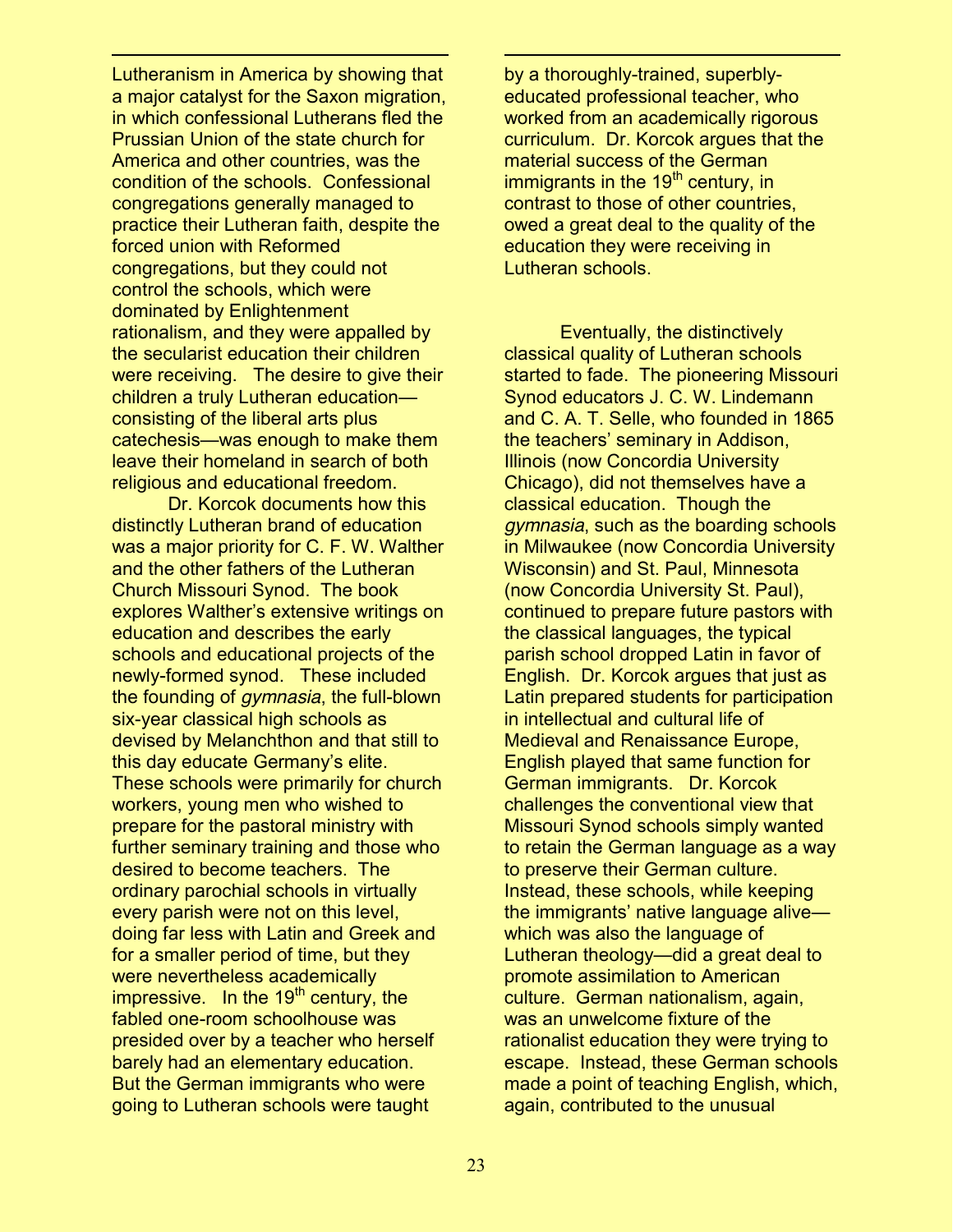$\ddot{ }$ success of this particular immigrant group. Still, the decline of Latin marked a decline in the classical quality of these schools, though in other ways the heritage of the liberal arts remained. Dr. Korcok does not deal with the more recent history of Lutheran education, with the eventual acceptance of John Dewey's "progressive" education program in the synod's teacher colleges and the impulse to follow the lead of American public schools in their approach to education, with catechesis remaining as the sole remaining Lutheran distinctive.

Today, as public education seems to have lost its way—to the point of exhibiting the anti-intellectualism of the Enthusiasts, the social engineering of the Humanists, the economic preoccupations of the Pietists, and the crass materialism of the Rationalists, all at the same time—many educators are rediscovering again the virtues of classical liberal arts education. Dr. Korcok's book is an important scholarly contribution to that effort. For Lutheran classical educators, it is the book they have been waiting for.

#### **The Lutheran Homeschool**

#### **What has Imagination to do with Classical Education?**

A book review from Kathrine Bischof on *Ten Ways to Destroy the Imagination of Your Child* by Anthony Esolen

Anthony Esolen is the author of *The Politically Incorrect Guide to Western Civilization* and *Ironies of Faith*. He is also Professor of English at Providence College and senior editor of *Touchstone* magazine.

In *Ten Ways to Destroy the Imagination of Your Child,* Esolen relies wonderfully upon classic literature and

Western Civilization to illustrate his points. For example, from C.S. Lewis' *Voyage of the Dawn Treader,* Esolen presents the memorably annoying character Eustace Scrubb as a student who has been taught facts, but who lacks moral training and imagination. In the chapter on the essentials of memory work as foundational for imagination, Esolen sites Homer, whom tradition holds to be blind, and Milton, also blind, as examples of creative individuals who used memorization to feed their own imaginations and create poetic masterpieces.

 $\ddot{ }$ 

For all their talk about imagination, he helps the reader understand, progressives do everything to destroy it...

 Anthony Esolen entertains with sarcastic humor throughout his book to illustrate the absurdity of progressive education and its clear attempts to kill the imagination of children. The title itself is sarcastic. Placing himself in the shoes of progressive educators, he seeks to destroy imagination. For all their talk about imagination, he helps the reader understand, progressives do everything to destroy it-sometimes unknowingly, sometimes not. Progressive education does, indeed must, destroy the imagination of the child. Why is this a necessity? Progressivism answers, "If we can but deaden the imagination, then we can settle the child down, and make of him that solid, dependable, and inert spacefiller in school and, later, a block of the great state pyramid." [\[i\]](http://sn116w.snt116.mail.live.com/mail/#_edn1) Esolen writes that the main goal of public education is, and has been for a long time, to teach just enough information to children so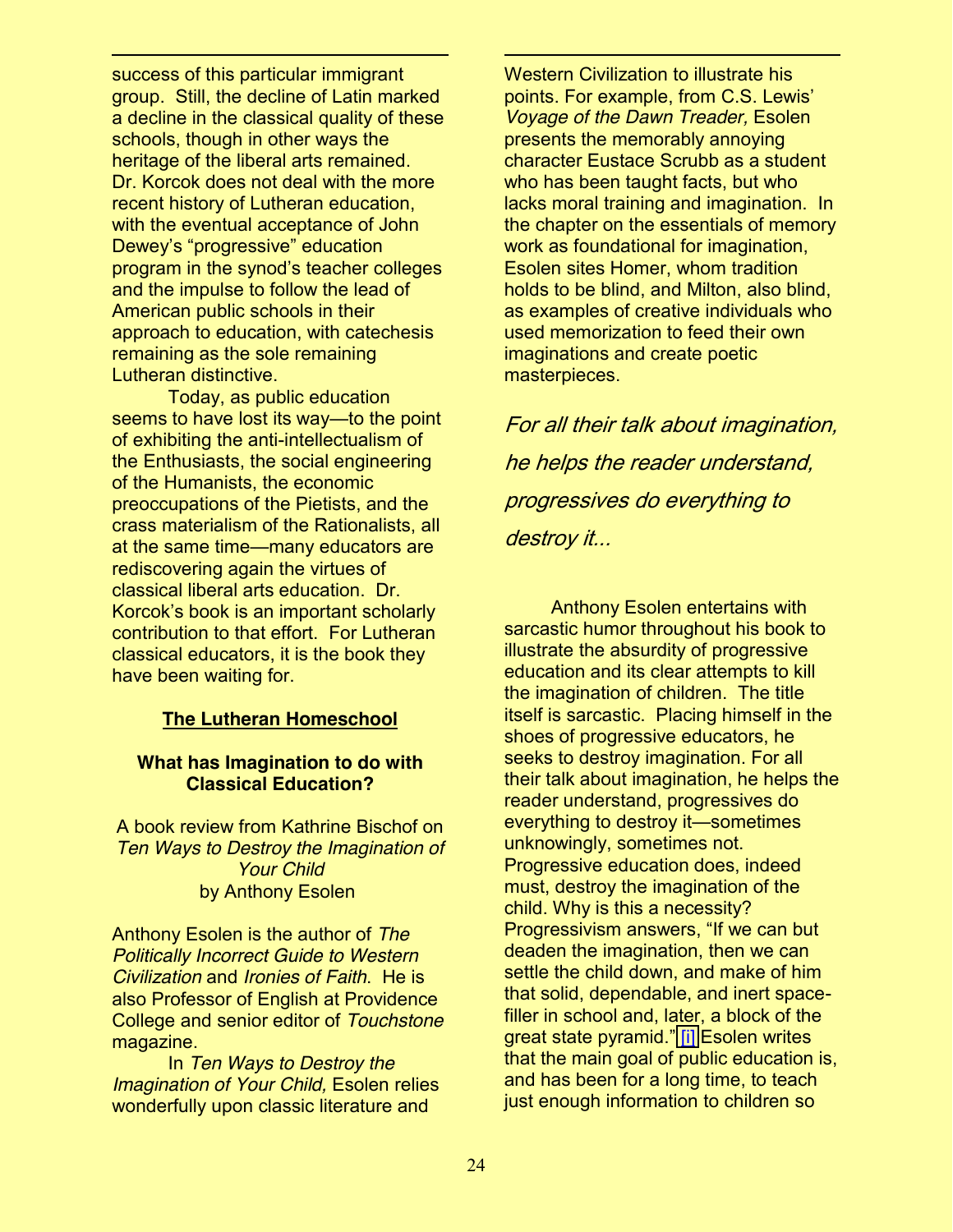that they may get a job. In order to fulfill that goal, educators must make nice little conformists who fit into society like cogs in a machine.

 $\ddot{ }$ 

...when the imagination is destroyed, so is the ability to know Truth.

 Esolen makes the claim that when the imagination is destroyed, so is the ability to know Truth. Two of the ways progressive education eliminates the concept of Truth is first by defining a thing as nothing more than the sum of all its parts and, second, by deleting memory work. By defining a thing as the sum of parts—an apple is a fruit made up of a core, seeds, the flesh, and the skin--then it has neither an origin (a creator) nor a purpose (to be eaten for pleasure and nourishment). When educators seek to eliminate Truth, they also weaken minds through the deletion of memory work from the curriculum. Again putting himself in the progressives' shoes, Esolen says, "How then to do away with the facts? The first thing is to keep the memory weak and empty. That may sound counterintuitive. 'We don't teach by rote memorization,' say our educators today, raising their chins in pride, 'we prefer to teach critical thinking. We prefer to tap into the imagination." $\overline{\text{ii}}$  $\overline{\text{ii}}$  $\overline{\text{ii}}$  Esolen reveals this ironic hypocrisy when he recounts a story of a farmer friend who could recite *Paradise Lost* by memory as he plowed his fields. Progressive educators would ask, "What is the good in that?" Esolen answers that the local politician could not pull the wool over this farmer's eyes to cheat him out of his land and possessions. "To have a wealth of such poetry in your mind... is to be armed against the salesmen and the social

controllers."[iii](http://sn116w.snt116.mail.live.com/mail/#_ftn2) Those men who have a database of not just knowledge, but also wisdom, from which to draw can be independent and can think freely. They have an imagination. The discipline of memory work gives children a kingdom in which they may play; their imagination separates them from the dull, gullible masses.

 $\ddot{ }$ 

 What is another way we stifle imagination? Esolen's answer: Keep children indoors as much as possible. "Contemporary life happens behind walls."[iv](http://sn116w.snt116.mail.live.com/mail/#_ftn3) Today's children spend most of their lives indoors. And yet humans yearn for that place which is without walls, so they create escapes; they create artificial worlds. "Virtual" worlds are one example; parks and zoos are another. Children become convinced that giraffes are impressive, but wrens are drab and boring. Esolen asserts that quiet time alone with the outdoors provides children the very things they need to develop their imaginations and to learn the Truths of creation. They see the beauty of the sunset, feel the rain on their skin, hear the sounds of birds whose names they might not even know yet. They feel the roughness of dirt on their palms, notice the life cycle of plants around them, and gaze up at the starry night sky. Indeed, the heavens declare the glory of God.

…it eliminates venues where you would most likely find heroes, such as a battlefield. They teach passivism. They belittle and shame the soldier.

Esolen reveals yet another method to kill the imagination: cut all heroes down to size. How does progressive education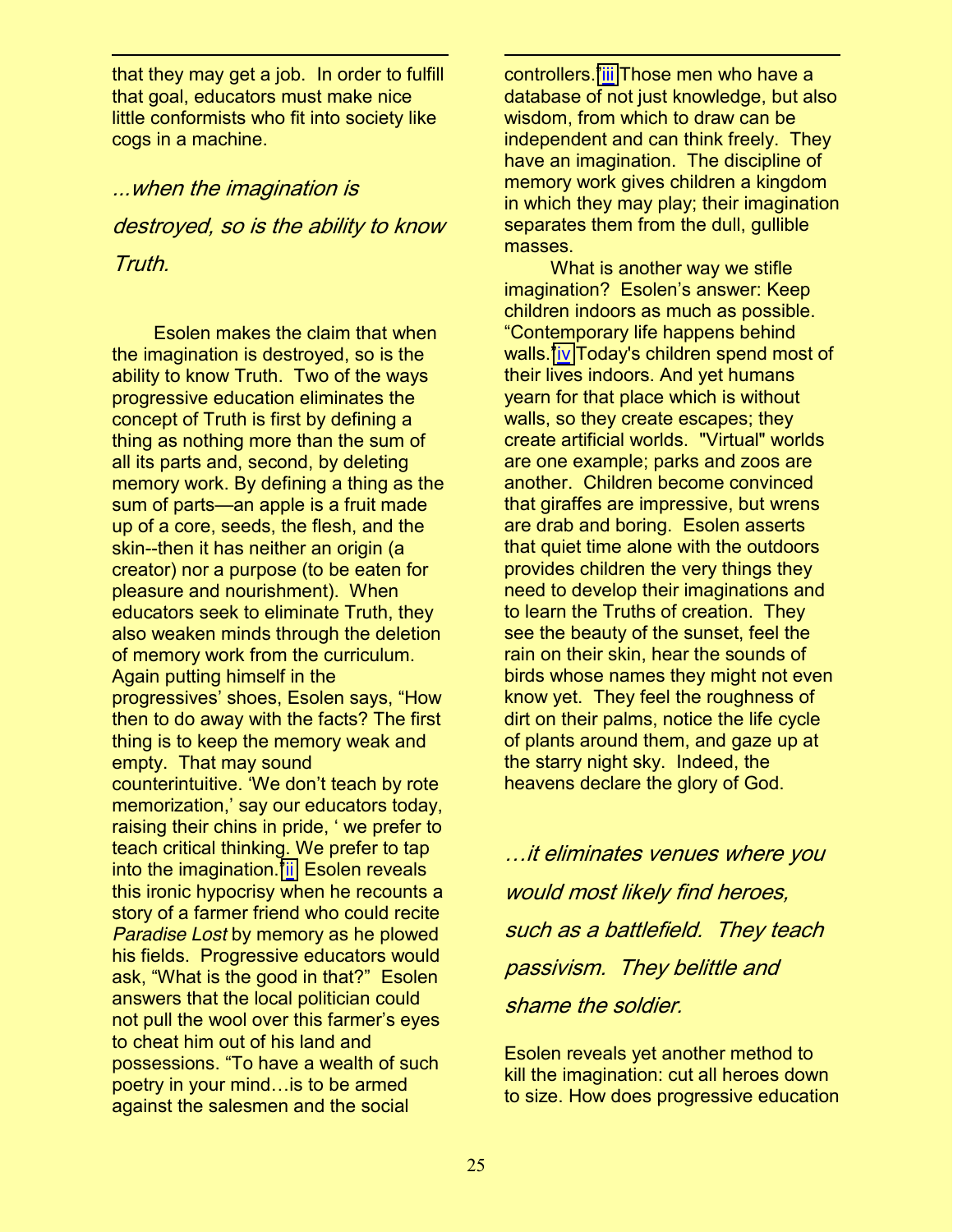get rid of heroes? First, it eliminates venues where you would most likely find heroes, such as a battlefield. They teach passivism. They belittle and shame the soldier. Progressives also teach children to "hate and suspect excellence" in extraordinary individuals. One subtle way to accomplish this is by making everyone a hero, even if they are just ordinary. "If everyone is a hero, then no one is a hero; and genuine heroes will go unnoticed in the mindless self-congratulation."[vi](http://sn116w.snt116.mail.live.com/mail/#_ftn5) But "the hero stretches our imagination. He introduces us, for better or for worse, to possibilities we had never considered. He extends the limits of what is human."[v](http://sn116w.snt116.mail.live.com/mail/#_ftn4)

 $\ddot{ }$ 

 What can classical educators extrapolate from this book? How does Classical Education encourage the imagination, and why should it do so? Classical educators are, for the most part, not bound by and dedicated to state standards. They know that there is a danger in mind-numbing entertainment sources, those that influence a child's every move and decision. They know there is much to learn which does not (and cannot) appear on standardized tests. Classical educators teach about heroes by teaching rich history, not random social studies. They encourage memory work in great poetry and in all that the mind needs to develop and think: multiplication tables, history timelines, geography, great speeches from great leaders, and more. Classical education has as its goal the knowledge of Truth, goodness, and beauty. Without a good imagination, the student is destined to live with a pack mentality, to be trapped in the world of mass entertainment, to live within the literal walls which contribute to mental ones.

Esolen calls Method 10 "Deny the Transcendent" or "Fix Above the Heads of Men the Lowest Ceiling of All." With

the knowledge of truth, beauty and goodness comes the knowledge of our God. Jesus is the Truth who sets men free. His beauty is hidden on the cross for the work of our salvation. His Goodness rescues those who are not good from destruction. Without eyes to see, we are blind to all this. While only the Holy Spirit can grant saving faith in our Redeemer, when we kill the imagination we strengthen the walls that block receptivity to seeing our Creator, to learning language, and to learning anything that is worth knowing.

 I recommend this book to all Lutheran homeschoolers and classroom teachers. Esolen writes in an entertaining, yet poignant manner. He is careful to include not only the philosophy behind the ideas, but also many practical examples of how we can teach our kids and nurture their imaginations, all to the glory of God.

[\[i\]](http://sn116w.snt116.mail.live.com/mail/#_ednref) p. xi [ii](http://sn116w.snt116.mail.live.com/mail/#_ftnref) p.8 [iii](http://sn116w.snt116.mail.live.com/mail/#_ftnref) p. 14 [iv](http://sn116w.snt116.mail.live.com/mail/#_ftnref) p. 30 [v](http://sn116w.snt116.mail.live.com/mail/#_ftnref) p. 143 [vi](http://sn116w.snt116.mail.live.com/mail/#_ftnref) p.148

 $\ddot{ }$